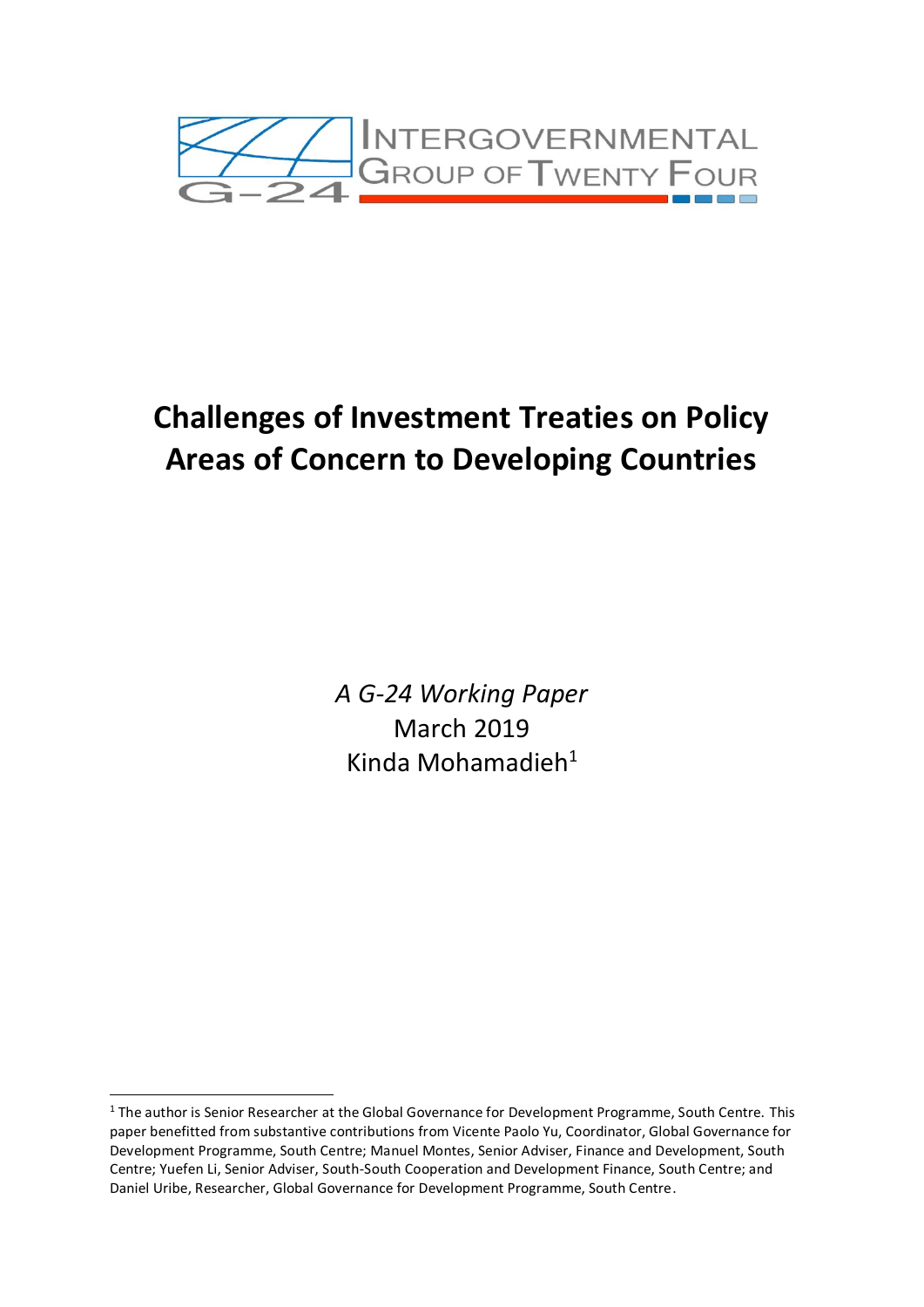# **Contents**

| II. Challenges Posed by International Investment Agreements on Policy Areas of Concern to          |  |
|----------------------------------------------------------------------------------------------------|--|
|                                                                                                    |  |
|                                                                                                    |  |
|                                                                                                    |  |
|                                                                                                    |  |
|                                                                                                    |  |
|                                                                                                    |  |
|                                                                                                    |  |
| Implications of IIAs on climate action and policies targeting investment in clean technologies  12 |  |
|                                                                                                    |  |
|                                                                                                    |  |
|                                                                                                    |  |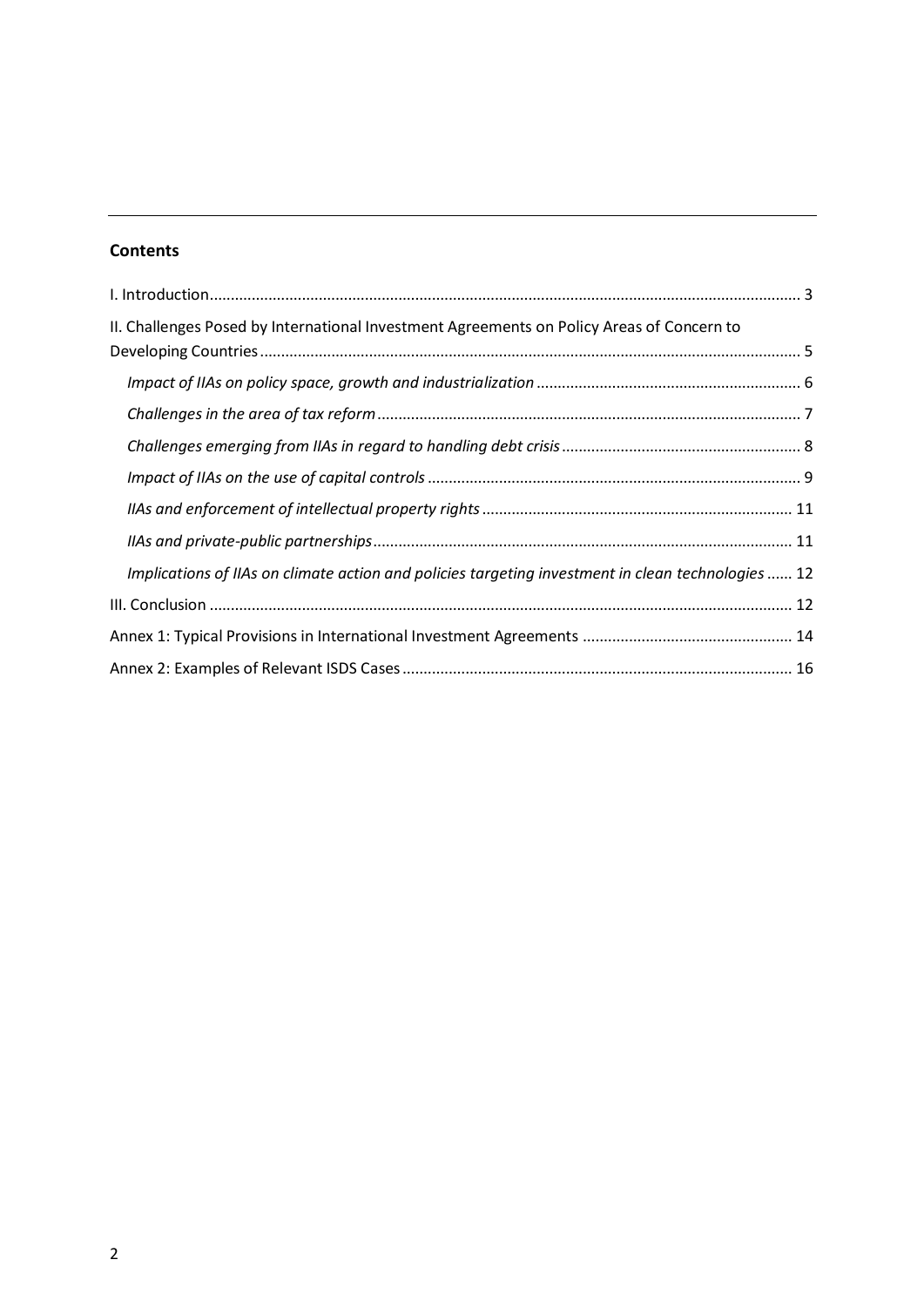#### <span id="page-2-0"></span>**I. Introduction**

International investment agreements  $(IIAs)^2$  have played a significant role as an element of both developed and developing countries' investment policies. IIAs offer foreign investors a number of protections through establishing standards of treatment that have been worded broadly and interpreted expansively by arbitral tribunals. <sup>3</sup> They also provide foreign investors with the legal power to seek compensation for what is considered adverse acts/omissions by a sovereign State, such as direct or indirect expropriation or other impairments or breaches of a certain treatment, including non-discrimination, 'fair and equitable treatment' standard, and the protection against illegal or uncompensated expropriation<sup>4</sup>. Overall, as the primary policy objective of most IIAs is to provide foreign investors with protection, IIAs tend to not impose obligations on investors nor address the distortive effects of investment incentives. Neither do IIAs seek to discipline any competition that may arise among countries to attract FDI through the introduction of incentives.

During the past few years, IIAs have been under critical discussion and review, including their implications on the use of policy tools essential to achieve growth, industrialization and sustainable development goals including addressing inequalities.<sup>5</sup> The legitimacy of the investor-state dispute settlement (ISDS) system embedded in these treaties has been questioned<sup>6</sup>. There have now been numerous reform efforts with respect to IIAs, with many of the new IIAs incorporating sustainable development-oriented reform elements suggested by the UN Conference on Trade and Development (UNCTAD) as part of its Reform Package for IIAs<sup>7</sup> for the preservation of policy space and improvements on or exclusion of the investor-state dispute settlement system (ISDS).

https://investmentpolicyhub.unctad.org/Upload/Documents/Reform\_Package\_web.pdf.

<sup>2</sup> IIAs is used in this brief to stand for investment agreements and investment rules in free trade agreements. <sup>3</sup> See Annex 1 describing some typical provisions that are generally included in IIAs as protections for foreign investors.

<sup>4</sup> See: Carlos Correa and Jorge Vinuales (2016), "Intellectual Property Rights as Protected Investments: How Open are the Gates?", J Int Economic Law (2016) 19 (1): 91-120, available at:

[https://academic.oup.com/jiel/article/19/1/91/2357950/Intellectual-Property-Rights-as-Protected.](https://academic.oup.com/jiel/article/19/1/91/2357950/Intellectual-Property-Rights-as-Protected) <sup>5</sup> See, e.g.: UNCTAD, Reform of the IIA regime, available at:

[https://investmentpolicyhub.unctad.org/IIA/KeyIssueDetails/42.](https://investmentpolicyhub.unctad.org/IIA/KeyIssueDetails/42) UNCTAD, in its World Investment Report 2016, stated that "reform to bring the IIA regime in line with today's sustainable development imperative is well under way." See UNCTAD, World Investment Report 2016, p. 108, available at:

[https://unctad.org/en/PublicationChapters/wir2016ch3\\_en.pdf.](https://unctad.org/en/PublicationChapters/wir2016ch3_en.pdf) See also, UNCTAD, UNCTAD's Reform Package for the International Investment Regime (2018), available at:

<sup>6</sup> For this discussion see: South Centre (2015), Investment Treaties: Views and Experiences from Developing Countries, available at: [https://www.southcentre.int/book-by-the-south-centre-2015-2/;](https://www.southcentre.int/book-by-the-south-centre-2015-2/) UNCTAD (June 2013), "Reform of the Investor-State Dispute Settlement: In Search of a Roadmap", available at:

[http://unctad.org/en/PublicationsLibrary/webdiaepcb2013d4\\_en.pdf;](http://unctad.org/en/PublicationsLibrary/webdiaepcb2013d4_en.pdf) Nathalie Bernasconi- Osterwalder (2015), "Rethinking Investment-Related Dispute Settlement," International Institute for Sustainable Development, available at: https://www.iisd.org/itn/2015/05/21/rethinking-investment-related-disputesettlement/.

<sup>7</sup> See: UNCTAD, World Investment Report 2018, pp. 95-96. available at: https://unctad.org/en/PublicationsLibrary/wir2018\_en.pdf.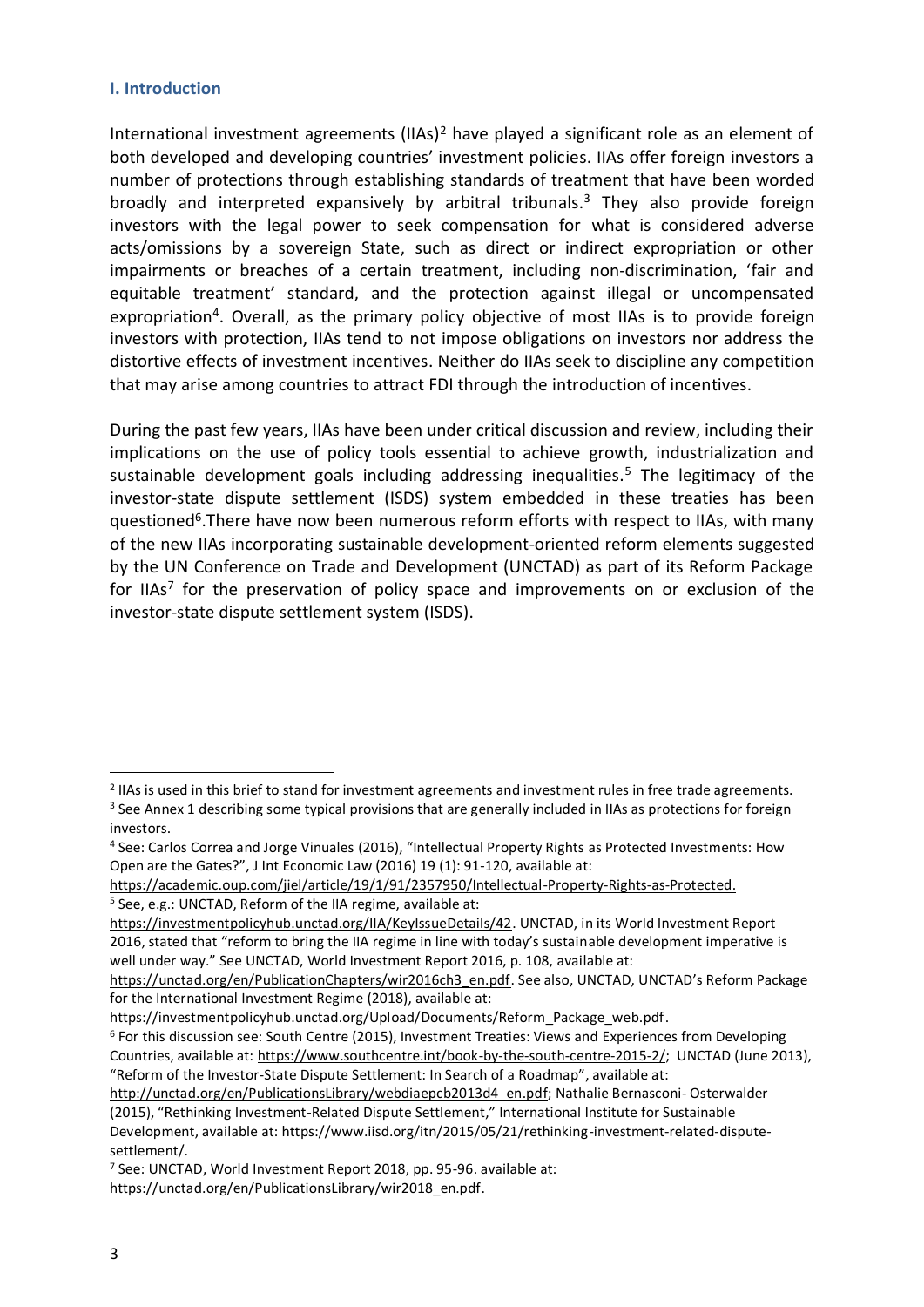According to UNCTAD, while there are more than 3,300 existing IIAs as of 2017, including Bilateral Investment Treaties (BITs) and other forms of IIAs<sup>8</sup>, "most of them belonging to the 'first generation' IIAs that are in need of reform."<sup>9</sup> Seventeen new IIAs were concluded in 2017, while at the same time, 22 IIAs were terminated.<sup>10</sup>

Moreover, the number of known ISDS cases amounted to at least 855 as of 1 January 2018, including a record number of at least 65 new cases logged during 2017.<sup>11</sup> According to UNCTAD, <sup>12</sup> more than two-thirds (around 70%) of the ISDS cases filed in 2017 related to activities in the services sector (finance and insurance services, construction, energy supply, information and communication, transportation and storage), while the primary industry and manufacturing sectors each accounted for 15% of the new cases.<sup>13</sup>

**Box 1: Examples of action taken by selected developing countries, including G24 Member States, reforming their approach to investment treaties**

Several developing countries have taken steps towards reviewing their commitments under IIAs and developing new model investment treaties. South Africa, Indonesia, India, Ecuador and Bolivia chose to withdraw from all or selected treaties. South Africa chose to replace BITs by a new national investment law entitled "Promotion and Protection of Investment Bill" that clarifies investment protection standards in line with the South African constitution. India chose to develop a new model investment treaty, so did several other countries such as Colombia and Egypt Brazil, which for a long time did not ratify investment treaties, developed a treaty model focused on promotion and facilitation of investment. Some states are pursuing alternatives at the regional level, through developing model rules that take into consideration the developmental concern they face collectively, such as the Pan-African Investment Code. The member countries of the Common Market for Easter and Southern Africa have been working on a COMESA Investment Agreement that adopts reforms aimed at achieving more balanced investment protections, safeguarding the right of host States to regulate investment and ensuring that investment benefits flow back to local communities.

IIAs were signed primarily based on the premise of attracting foreign direct investment (FDI), which is considered essential for growth and achievement of development objectives, and on the assumption that they will guarantee legal security to foreign investors especially where it is perceived that domestic legal systems do not offer such guarantees. However, empirical evidence pertaining to a positive correlation between IIAs and FDI does not prove to be solid.<sup>14</sup> While IIAs have not been critical in attracting FDI, they have become platforms

<sup>&</sup>lt;sup>8</sup> It is worth noting that investment-related rules are included in BITs, regional agreements, investment chapters under Free Trade Agreements, as well as national investment laws. See UNCTAD, World Investment Report 2018, p. 88, Available at: [https://unctad.org/en/PublicationsLibrary/wir2018\\_en.pdf](https://unctad.org/en/PublicationsLibrary/wir2018_en.pdf)

<sup>9</sup> Id., p. 88.

<sup>10</sup> Id., p. 88.

<sup>11</sup> Id., p. 91.

<sup>12</sup> [Id.,](file:///C:/Users/director/Downloads/Id) p. 93.

<sup>13</sup> Id., p. 93.

<sup>&</sup>lt;sup>14</sup> Empirical evidence from surveys of investors and political risk insurers have shown that it is exceedingly rare for foreign investors to factor in investment treaties (including liberalization agreements) when committing capital abroad, including deciding on the destination and volume of their investments. Similarly, availability and pricing of public and private political risk insurance is very rarely affected by the presence or absence of an investment treaty. See: Lauge Poulsen, "The Importance of BITs for Foreign Direct Investment and Political Risk Insurance: Revisiting the Evidence." In Yearbook on International Investment Law & Policy 2009/2010. New York: Oxford University Press; Jason Yackee, "Do Bilateral Investment Treaties Promote Foreign Direct Investment: Some Hints from Alternative Evidence." Virginia Journal of International Law, 51:397 (2010-2011). UNCTAD points out that existing empirical studies of IIAs' impact on FDI provide heterogeneous results and have some limitations because of data and methodological challenges, among other factors. More importantly, UNCTAD points out that "prominent counterfactuals (i.e. investment relationships that exist without being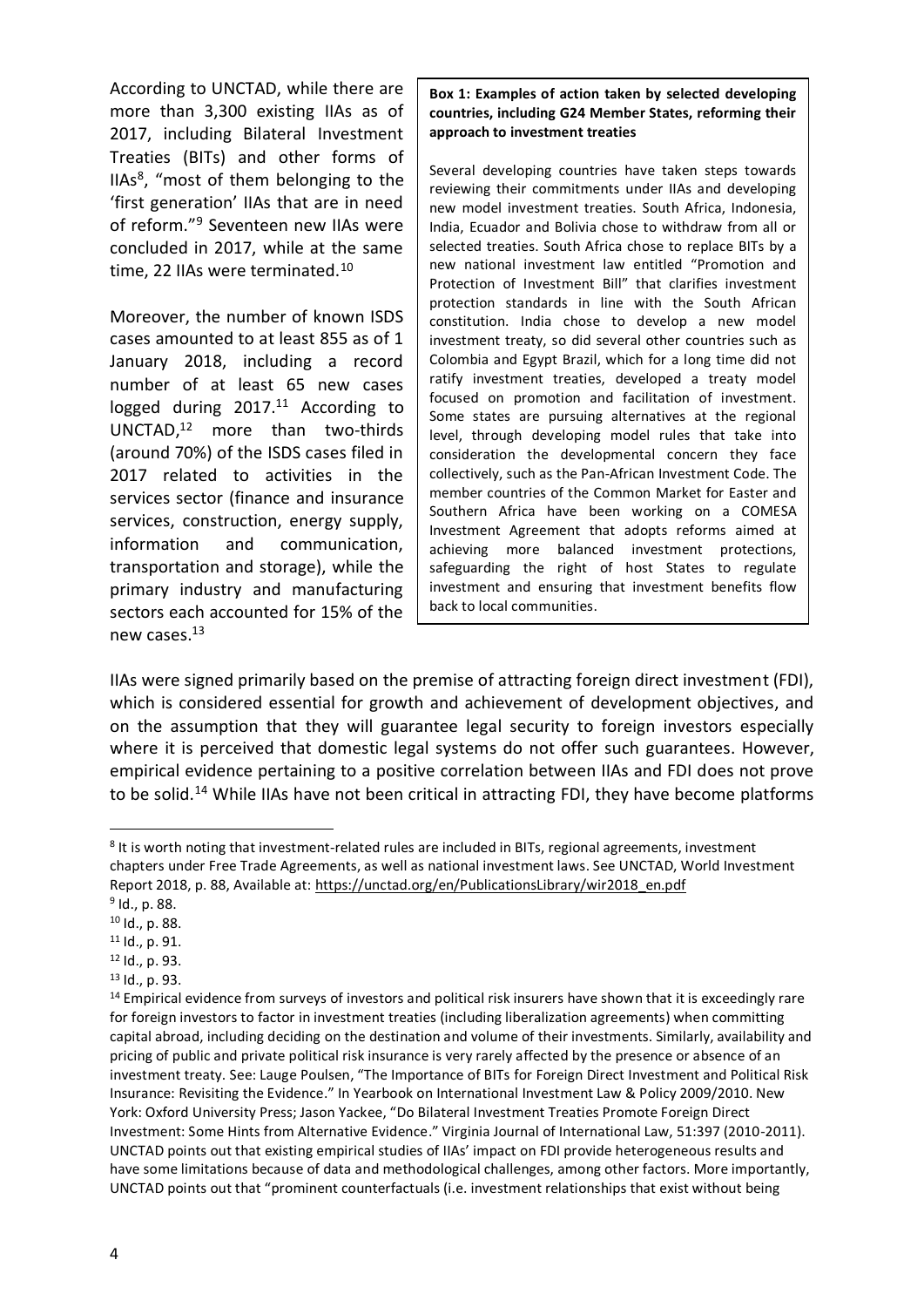<span id="page-4-1"></span>for multi-billion compensation complaints logged through the ISDS system, and have also contributed to increasing the debt burden of a number of countries. 15

Moreover, investors have been using the ISDS mechanism to bring, or threaten the bringing of, costly cases in an attempt to prevent new legislation and other measures from being adopted or applied, thus effectuating a 'chilling effect' on the regulatory process.<sup>16</sup> Indeed, the investors' right to directly sue host States, which the ISDS mechanism enables, has allowed unprecedented challenges to governmental action. 17

Within this context, many developing countries have started reviewing and reforming the IIAs that they are parties to (see Box 1). According to UNCTAD, since 2012, over 150 countries have undertaken at least one action in the pursuit of reforming IIAs to enhance their sustainable development orientation. <sup>18</sup> Moreover, 2017 was the year in which for the first time the number of effectively terminated IIAs (22) exceeded the number of newly concluded treaties (18) and the number of new treaties entering into force (15). 19

The following section reviews some of the major challenges posed by IIAs on policy areas of crucial concern to developing countries.

#### <span id="page-4-0"></span>**II. Challenges Posed by International Investment Agreements on Policy Areas of Concern to Developing Countries**

Country experiences have revealed that IIAs could have an adverse policy impact on various policy areas that are generally important for developing countries in relation to the achievement of their development objectives. Following is a brief overview of challenges resulting from IIAs to major policy areas of concern to developing countries. These policy areas include industrial policy, tax reform, the use of capital controls, intellectual property rights, public-private partnerships, and climate change action in relation to investment in clean technologies.

[http://kluwerarbitrationblog.com/blog/2015/09/30/a-need-for-preventive-investment-](http://kluwerarbitrationblog.com/blog/2015/09/30/a-need-for-preventive-investment-protection/?utm_source=feedburner&utm_medium=email&utm_campaign=Feed%3A+KluwerArbitrationBlogFull+%28Kluwer+Arbitration+Blog+-+Latest+Entries%29)

[protection/?utm\\_source=feedburner&utm\\_medium=email&utm\\_campaign=Feed%3A+KluwerArbitrationBlogF](http://kluwerarbitrationblog.com/blog/2015/09/30/a-need-for-preventive-investment-protection/?utm_source=feedburner&utm_medium=email&utm_campaign=Feed%3A+KluwerArbitrationBlogFull+%28Kluwer+Arbitration+Blog+-+Latest+Entries%29) [ull+%28Kluwer+Arbitration+Blog+-+Latest+Entries%29.](http://kluwerarbitrationblog.com/blog/2015/09/30/a-need-for-preventive-investment-protection/?utm_source=feedburner&utm_medium=email&utm_campaign=Feed%3A+KluwerArbitrationBlogFull+%28Kluwer+Arbitration+Blog+-+Latest+Entries%29)

covered by IIAs) suggest that legal instruments' influence on economic matters are limited and that other determinant, in particular the economic ones, are more important." See: UNCTAD, IIA Issues Note (Sept 2014), "The Impact of International Investment Agreements on Foreign Direct Investment: An Overview of Empirical Studies 1998-2014," available at: [http://investmentpolicyhub.unctad.org/Upload/Documents/unctad-web](http://investmentpolicyhub.unctad.org/Upload/Documents/unctad-web-diae-pcb-2014-Sep%2024.pdf)[diae-pcb-2014-Sep%2024.pdf.](http://investmentpolicyhub.unctad.org/Upload/Documents/unctad-web-diae-pcb-2014-Sep%2024.pdf)

<sup>&</sup>lt;sup>15</sup> The World Bank estimates that more than one third of the countries that qualified for its debt relief initiative have been targeted by lawsuits, including under IIAs, by at least 38 litigating creditors, with judgments totaling \$1 billion in 26 of the cases. See Report of the Human Rights Council Advisory Committee on the activities of vulture funds and the impact on human rights, UN Doc A/HRC/33/54, 20 July 2016. See also: Yuefen Li, "Impact of Hedge Funds' Activities on Human Rights" in South Bulletin 86, 9 October 2015.

<sup>&</sup>lt;sup>16</sup> See: "A Need for Preventive Investment Protection?" by [Cezary Wiśniewski and Olga Górska](http://kluwerarbitrationblog.com/author/cezarywisniewski/) on [September 30, 2015,](http://kluwerarbitrationblog.com/2015/09/30/a-need-for-preventive-investment-protection/) Kluwer Arbitration Blog, available at:

<sup>&</sup>lt;sup>17</sup> See examples of arbitration cases challenging State action in Annex 2.

<sup>18</sup> UNCTAD World Investment Report 2018, p. 96.

<sup>&</sup>lt;sup>19</sup> See UNCTAD, "Recent Developments in International Investment Regime,' May 2018. See: [http://unctad.org/en/PublicationsLibrary/diaepcbinf2018d1\\_en.pdf.](http://unctad.org/en/PublicationsLibrary/diaepcbinf2018d1_en.pdf)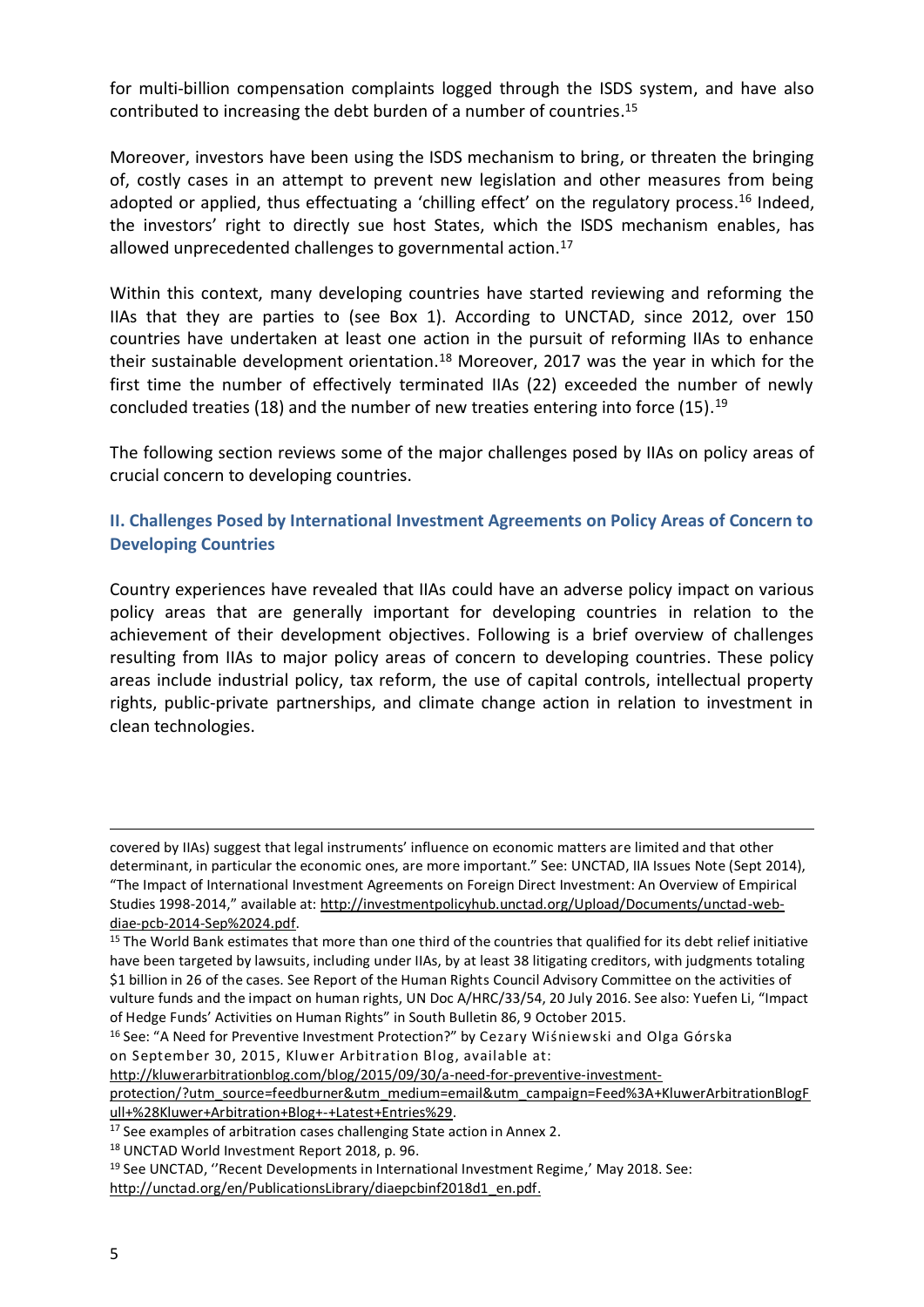#### *Impact of IIAs on policy space, growth and industrialization*

The use of national industrial development policy to promote economic development has expanded, notably after the 2008 global financial crisis. In the period between 2013-2018, "at least 84 countries have issued industrial policy statements or explicit policy frameworks for industrial development…. Countries at all levels of development are using targeted industrial policies, not only for economic development purposes, but also to respond to myriad contemporary challenges, such as creating jobs and reducing poverty, participating in the technological revolution and in global value chains (GVCs), promoting efficient and clean energy and greening the economy."<sup>20</sup> In this context, foreign investment policies to attract, anchor and upgrade FDI and to regulate it are an important element of industrial policies.<sup>21</sup>

FDI promotion can support industrial policy in the sense that it can lead to the provision of "a package of assets that includes long term capital, technology, market access, skills and know-how."<sup>22</sup> However, country experiences have shown that a laissez-faire approach to FDI would not yield much benefit.<sup>23</sup> While the immediate contribution of FDI to balance-ofpayments may be positive, its longer-term impact is often negative because of high import content of foreign firms and profit remittances. <sup>24</sup> Akyuz has shown that this is true even in the case of countries highly successful in attracting export-oriented FDI. <sup>25</sup> Indeed, an FDI policy should be embedded in a country's overall industrial strategy in order to ensure that it contributes positively to a host country's economic dynamism. 26

As UNCTAD points out, "many of the potential benefits of investment do not materialize automatically or optimally, and policies to maximize positive spillovers for domestic industrial development are a common feature of industrial policy. Furthermore, industrial policies in some economies include foreign ownership limitations or joint-venture requirements to support domestic industrial build-up and to protect strategic industries and key technologies from foreign takeover."<sup>27</sup> What this means, essentially, is that the inclusion of investment policy as a component of national industrial strategies need to be undertaken in a strategic and integrated manner, so that investment policy (including investment promotion, protection, and regulation) effectively contributes to the achievement of national development objectives. Furthermore, the differences in national industrial policy design among countries will also mean that there will be significant variations between them in terms of the policy and regulatory framework for investments.<sup>28</sup>

However, Akyuz notes that country experiences strongly suggest that policy interventions that would be necessary to contain adverse effects of FDI on stability, balance of payments, capital accumulation and industrial development and to activate its potential benefits, have

<sup>20</sup> UNCTAD, World Investment Report 2019, p. 128, available at:

https://unctad.org/en/PublicationChapters/wir2018ch4\_en.pdf.

<sup>21</sup> Id., p. 131.

<sup>22</sup> Id.

<sup>&</sup>lt;sup>23</sup> Yilmaz Akyuz (2015), "Foreign Direct Investment, Investment Agreements and Economic Development: Myths and Realities", South Centre Research Paper #63, page 1. Available on:

[https://www.southcentre.int/research-paper-63-october-2015/#more-7895.](https://www.southcentre.int/research-paper-63-october-2015/#more-7895)

<sup>24</sup> Ibid. Akyuz (2015).

<sup>25</sup> Ibid. Akyuz (2015).

<sup>26</sup> Ibid. Akyuz (2015).

<sup>27</sup> UNCTAD, World Investment Report 2019, p. 132.

<sup>28</sup> Id., p. 137.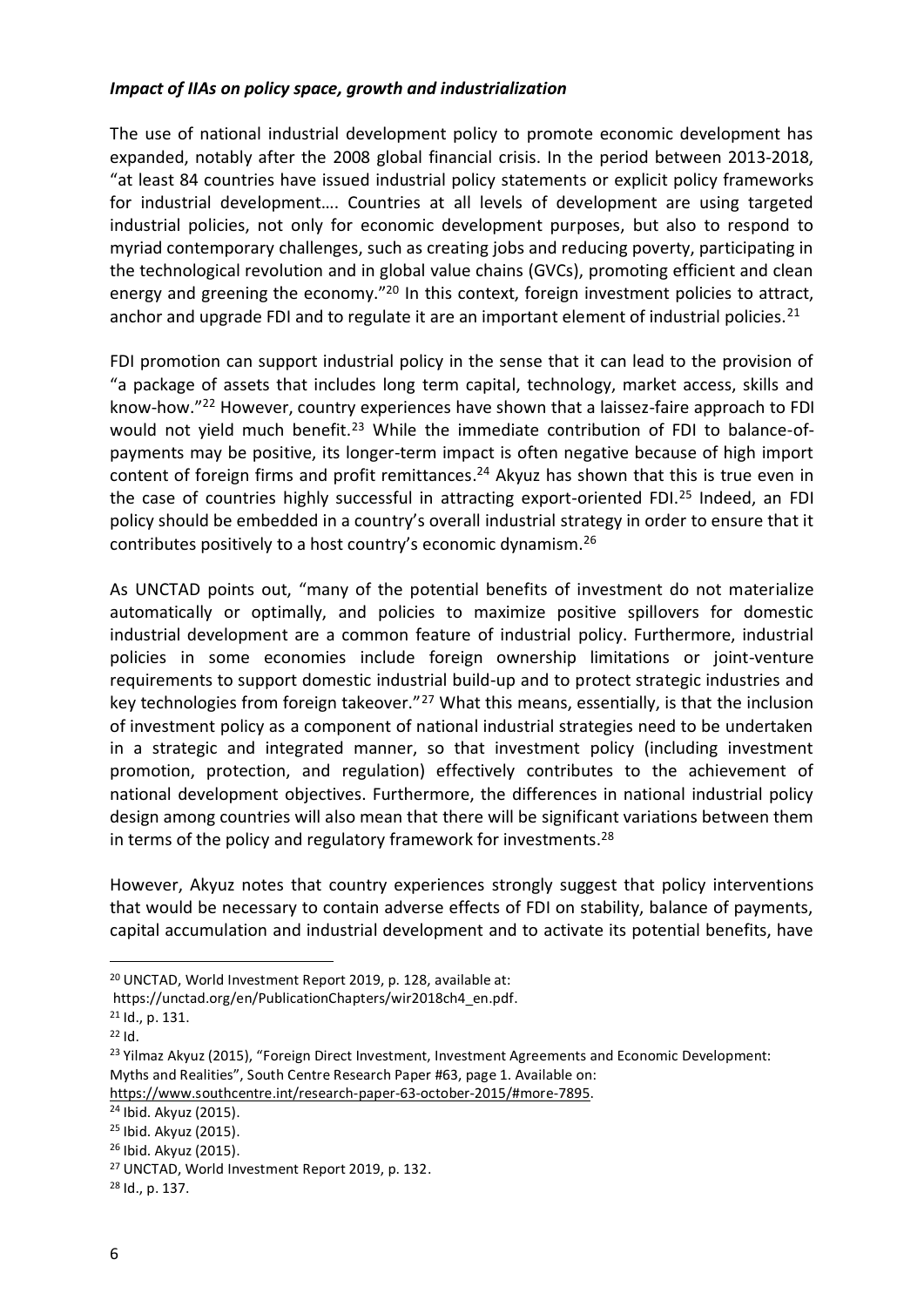been increasingly circumscribed through rules imbedded in IIAs.<sup>29</sup> For example, action in support of infant-industry and domestic firms with the aim of enabling them to compete with foreign affiliates or successfully link up to global chains is restricted under the 'national treatment' clause of IIAs, which requires that host countries treat foreign investors no less favorably than domestic investors.<sup>30</sup> This is among a range of prohibitions on governmental action needed to achieve a positive spillover from FDI and limit negative impacts, including prohibitions on performance requirements, capital controls, trade-related investment measures such as local content requirements, among other restrictions on regulatory action. 31

#### <span id="page-6-0"></span>*Challenges in the area of tax reform*

States are increasingly recognizing the need for tax reforms as a key aspect of their domestic resource mobilization effort. This is an issue that features strongly on the agenda of many developing countries,<sup>32</sup> including issues pertaining to whether multinational enterprises (MNEs) pay their fair share of taxes and addressing base erosion and profit shifting (BEPS), 33

Yet, States are increasingly recognizing that attempts to address shortcomings of tax regulatory frameworks could be undermined by investment protection rules established under IIAs. The ISDS mechanism has been used for tax disputes (see Annex 2),<sup>34</sup> whereby at least 24 countries have faced ISDS cases related to tax, <sup>35</sup> including Uganda, India, Laos,

<sup>32</sup> For instance, G-24 Communique (October 6, 2016), available at:<http://www.g24.org/communiques/> <sup>33</sup> Major tax reform issues include tax cooperation and the participation of developing countries in international cooperation on tax matters on an equal footing. See also e.g. Martin Hearson, Developing Countries' Role in International Tax Cooperation (G-24 Working Paper, 25 May 2017), available at: [https://martinhearson.files.wordpress.com/2017/08/developing-countries-role-in-international-tax](https://martinhearson.files.wordpress.com/2017/08/developing-countries-role-in-international-tax-cooperation.pdf)[cooperation.pdf;](https://martinhearson.files.wordpress.com/2017/08/developing-countries-role-in-international-tax-cooperation.pdf) Manuel Montes, Designing a Developing Country Agenda on Tax Cooperation (South Centre, South Bulletin No. 92, 4 August 2016), available at: [https://www.southcentre.int/question/designing-a](https://www.southcentre.int/question/designing-a-developing-country-agenda-on-international-tax-cooperation/)[developing-country-agenda-on-international-tax-cooperation/;](https://www.southcentre.int/question/designing-a-developing-country-agenda-on-international-tax-cooperation/) Martin Hearson, The challenges for developing countries in international tax justice (London School of Economics and Political Science, 2017), available at: [http://eprints.lse.ac.uk/73324/1/Hearson\\_Challenges%20developing%20countries\\_2017.pdf;](http://eprints.lse.ac.uk/73324/1/Hearson_Challenges%20developing%20countries_2017.pdf) Wang Jianfan (Ministry of Finance, People's Republic of China), Challenges of International Taxation for Developing Countries (presentation at the 6th IMF-Japan High-Level Tax Conference for Asian Countries, 9 April 2015), available at: [https://www.imf.org/external/np/seminars/eng/2015/asiatax/pdf/jianfan.pdf.](https://www.imf.org/external/np/seminars/eng/2015/asiatax/pdf/jianfan.pdf)

<sup>1</sup> <sup>29</sup> Ibid. Akyuz (2015).

<sup>30</sup> Ibid. Akyuz (2015).

<sup>&</sup>lt;sup>31</sup> For more information, see: South Centre (2015), Investment Treaties: Views and Experiences from Developing Countries. For more details, see: [https://www.southcentre.int/product/investment-treaties-views](https://www.southcentre.int/product/investment-treaties-views-and-experiences-from-developing-countries/)[and-experiences-from-developing-countries/.](https://www.southcentre.int/product/investment-treaties-views-and-experiences-from-developing-countries/)

<sup>34</sup> See: World Investment Report 2015. For more information on the cases, see [http://www.iiapp.org/.](http://www.iiapp.org/) <sup>35</sup> See: Claire Provost (2016), "Taxes on Trial: How Trade Deals Threaten Tax Justice", available at:

[https://www.tni.org/files/publication-downloads/taxes-on-trial.pdf.](https://www.tni.org/files/publication-downloads/taxes-on-trial.pdf) In a presentation in 2016 at UNESCAP, Julien Chaisse of the Chinese University of Hong Kong states that "since 1999, at least 32 tax-related cases have been brought to international investment arbitration", see Julien Chaisse, The treatment of national taxes in tax and non-tax international agreements (presentation at the 6<sup>th</sup> Meeting of the Asia-Pacific FDI Network, UNESCAP, June 2016), available at

[https://www.unescap.org/sites/default/files/5.%20Julien%20Chaisse\\_Tax.pdf.](https://www.unescap.org/sites/default/files/5.%20Julien%20Chaisse_Tax.pdf) In 2017, at least 4 ISDS cases were tax-related. See UNCTAD, World Investment Report 2018, p. 94, available at

https://unctad.org/en/PublicationsLibrary/wir2018\_en.pdf. In 2016, there were at least 5 tax-related ISDS cases. See UNCTAD, IIA Issues Note "Investor-State Dispute Settlement: Review of Developments in 2016" (No. 1, May 2017), available at:

[https://investmentpolicyhub.unctad.org/Upload/Documents/diaepcb2017d1\\_en.pdf.](https://investmentpolicyhub.unctad.org/Upload/Documents/diaepcb2017d1_en.pdf) See also UNCTAD, IIA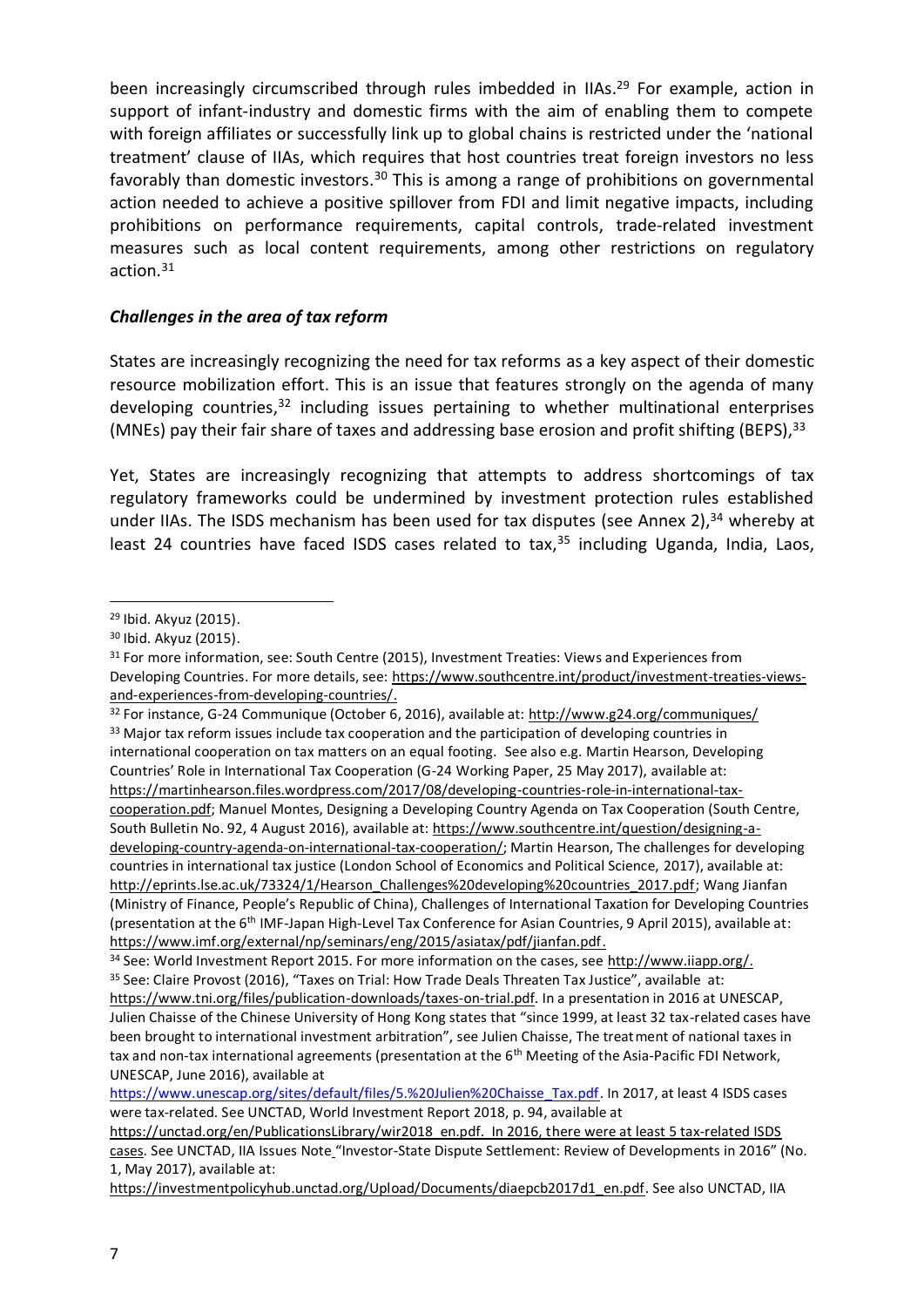Algeria, Yemen, Ecuador, Venezuela, Peru, Bolivia, Mexico, Argentina, among other countries.

These difficulties involved state policies regarding the payment of taxes in the host State, changes to tax regulations, withdrawal of previously granted tax breaks to foreign investors, and the imposition of higher taxes on profits from oil and mining. <sup>36</sup> Indeed, tax avoidance countermeasures taken by States can be interpreted as a violation of the 'protections' that investors are to be guaranteed under IIAs. Even where IIAs include a 'carve-out' of tax from the purview of IIAs, such clauses do not offer full protection against tax-related disputes brought by investors, in which changes in regulations related to tax could be interpreted as 'indirect expropriation' or unfair treatment to the foreign investor. 37

#### <span id="page-7-0"></span>*Challenges emerging from IIAs in regard to handling debt crisis*

Rising debt vulnerabilities, which threaten debt sustainability, require governments to adopt timely and targeted policy responses to prevent or contain debt crises.<sup>38</sup> The need for policy space to allow such measures was made clear in the cases of numerous defaults during the 1990s, and restructurings<sup>39</sup> such as Argentina's debt restructuring in 2001, as well as the latest global financial and economic crisis.<sup>40</sup>

Yet, these crises have also revealed that IIAs pose several challenges in this area. Where public debt obligations are covered by IIAs, these agreements allow bondholders and FDI investors to use ISDS in addition to litigations at national courts in order to pursue their financial interests.<sup>41</sup> This could prevent debtor countries from negotiating debt restructurings in a manner that facilitates economic recovery and development.<sup>42</sup> For example, in the Abaclat case versus Argentina,<sup>43</sup> which is the first prominent use of arbitration proceedings to challenge a sovereign government's handling of a default and restructuring,<sup>44</sup> the arbitral tribunal ruled that individual investors and creditors could bring an ISDS case against a defaulting sovereign and attempt to resolve claims related to

<sup>37</sup> Ibid. Claire Provost.

1

<sup>42</sup> UNCTAD 2011, op. cit..

Issues Note "Investor-State Dispute Settlement: Review of Developments in 2017" (No. 2, June 2018), available at: https://unctad.org/en/PublicationsLibrary/diaepcbinf2018d2\_en.pdf.

<sup>36</sup> See: UNCTAD, IIA Issues Note "Investor-State Dispute Settlement: Review of Developments in 2015" (No. 2 June 2015), available at: investmentpolicyhub.unctad.org/Upload/ISDS%20Issues%20Note%202016.pdf. See also: Claire Provost (2016), "Taxes on Trial: How Trade Deals Threaten Tax Justice", available online at: [https://www.tni.org/files/publication-downloads/taxes-on-trial.pdf.](https://www.tni.org/files/publication-downloads/taxes-on-trial.pdf)

<sup>38</sup> See: Amr Hosny and Said Bakhache, IMF Survey: Public Debt in Low-Income Countries: Opportunities and Vulnerabilities, IMF Strategy, Policy, and Review Department (January 14, 2016), available at [http://www.imf.org/en/News/Articles/2015/09/28/04/53/sores011416b.](http://www.imf.org/en/News/Articles/2015/09/28/04/53/sores011416b)

<sup>39</sup> Cases of debt crisis: Russia (1998-2000), Ukraine (1998-2000), Pakistan (1999), Ecuador (2000), Uruguay (2004), Argentina (2005), Argentina (2010). See: UNCTAD IIA Issue Note 2011, "Sovereign Debt Restructuring and International Investment Agreements," prepared by Kevin P. Gallagher. <sup>40</sup> Ibid. UNCTAD 2011.

<sup>41</sup> See Yuefen Li, "How international investment agreements have made debt restructuring even more difficult and costly," Investment Policy Brief No. 10, South Centre, February 2018.

<sup>43</sup> Abaclat and Others v. Argentine Republic, ICSID Case No. ARB/07/5. See: Federico Lavopa (2015), "Crisis, Emergency Measures and the Failure of the ISDS System: The Case of Argentina," South Centre Policy Brief, available at: [https://www.southcentre.int/investment-policy-brief-2-july-2015/.](https://www.southcentre.int/investment-policy-brief-2-july-2015/)

<sup>44</sup> Jessica Beess und Chrostin, "Sovereign Debt Restructuring and Mass Claims Arbitration before the ICSID, The Abaclat Case," Harvard International Law Journal / Vol. 53, Volume 53, Number 2, Summer 2012.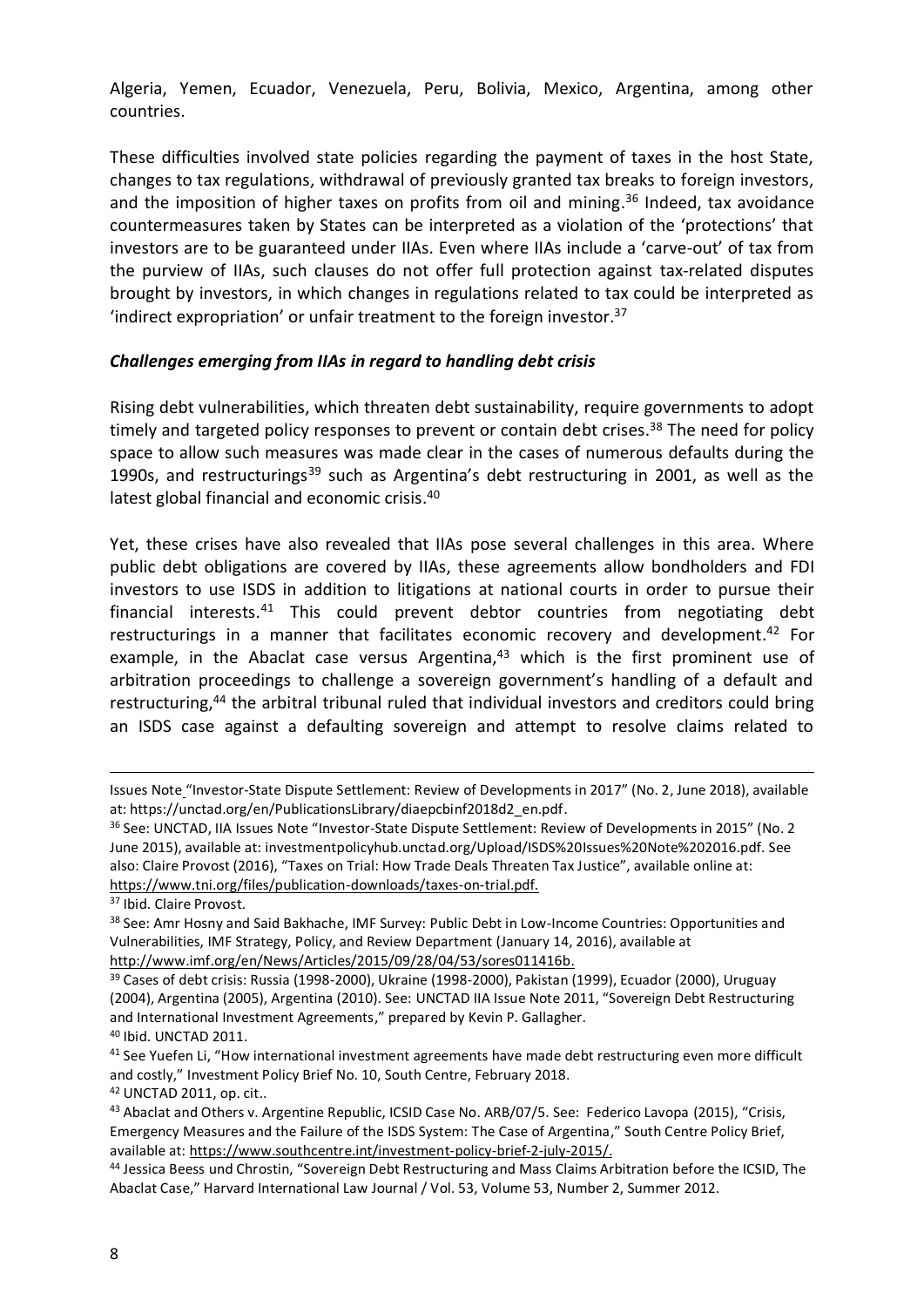sovereign debt restructurings through arbitration in parallel with litigations at the US court. In the case of the Greek crisis, a claim was brought against Greece by Poštová banka, a Slovak bank, together with its Cypriot shareholder, alleging that as owners of Greek sovereign bonds, they suffered losses arising from the 2012 Greek Bondholder Act (See more details on these cases under annex 2). This case could open the way for more such claims to resort to arbitration rather than domestic courts<sup>45</sup>.

For quite a number of sovereign debtors facing liquidity or solvency problems, enormous ISDS claims have constituted a heavy drain to their depleting foreign exchange reserves, exacerbating the debt servicing burden and limiting their efforts towards reduction of poverty and economic development<sup>46</sup>. While a comprehensive global regime for sovereign debt workout remains unavailable, the ability of investors to challenge sovereign policy responses to debt crises expose countries to heightened uncertainties and could end up deepening the negative impacts of debt crises.

## <span id="page-8-0"></span>*Impact of IIAs on the use of capital controls*

Under its Articles of Agreement, $47$  members of the IMF have the sovereign right to regulate capital controls. However, when IIAs define a broad range of assets as covered investments – including deposits, loans, bonds, foreign exchange positions and derivatives - they could be effectively giving up these rights.<sup>48</sup> On occasion, the G-24 has called on developed countries to adopt a better policy mix in terms of their fiscal, structural and macroeconomic policies (which could be understood to include investment policies) in order to curb negative spillovers in the form of volatile capital flows and commodity prices.<sup>49</sup> This would include having a more careful approach in developed countries to their national fiscal and capital accounts policymaking in order to take into account and mitigate or avert any potential adverse impact thereof on developing countries arising from capital flow volatility and associated commodity price fluctuations. At the same time, the ability of developing countries to put in place appropriate capital account regulations to avert or mitigate externally-driven fiscal shocks should also be protected.

In December 2012, the International Monetary Fund (IMF) made public an IMF Executive Board-approved "institutional view" on capital account liberalization and the management of capital flows, which acknowledged the use of inflow or outflow capital flow management

 $45$  Ibid.

<sup>&</sup>lt;sup>46</sup> In one case, litigation ended by awarding almost 15% of the total government social benefits' expenditure to creditors in secondary markets, money that could have been channeled to education, health care and poverty alleviation. Similarly, a number of other cases countries facing litigation have been compelled to service their external debt obligations, thereby reducing their capacity to address poverty reduction and pursue their economic development efforts. See: Report of the Human Rights Council Advisory Committee on the activities of vulture funds and the impact on human rights, UN Doc A/HRC/33/54, 20 July 2016 and Yuefen Li, "Impact of Hedge Funds' Activities on Human Rights" in South Bulletin 86, 9 October 2015.

<sup>47</sup> See IMF, Articles of Agreement, Art. VI, Sec. 3; Art. VII, Sec. 3(b); and Art. XIV, Sec. 4.

<sup>48</sup> See Manuel F. Montes, "Capital Account Regulations and Investor Protections in Asia," Policy Brief No. 15, South Centre, January 2015.

<sup>49</sup> See, for example, G-24 Communique of April 19, 2012, available at: https://www.g24.org/wp-

content/uploads/2016/01/2012-april-19.pdf and, along similar lines, G-24 Communique of October 9, 2014, available at: https://www.g24.org/wp-content/uploads/2016/01/2014-oct-9.pdf.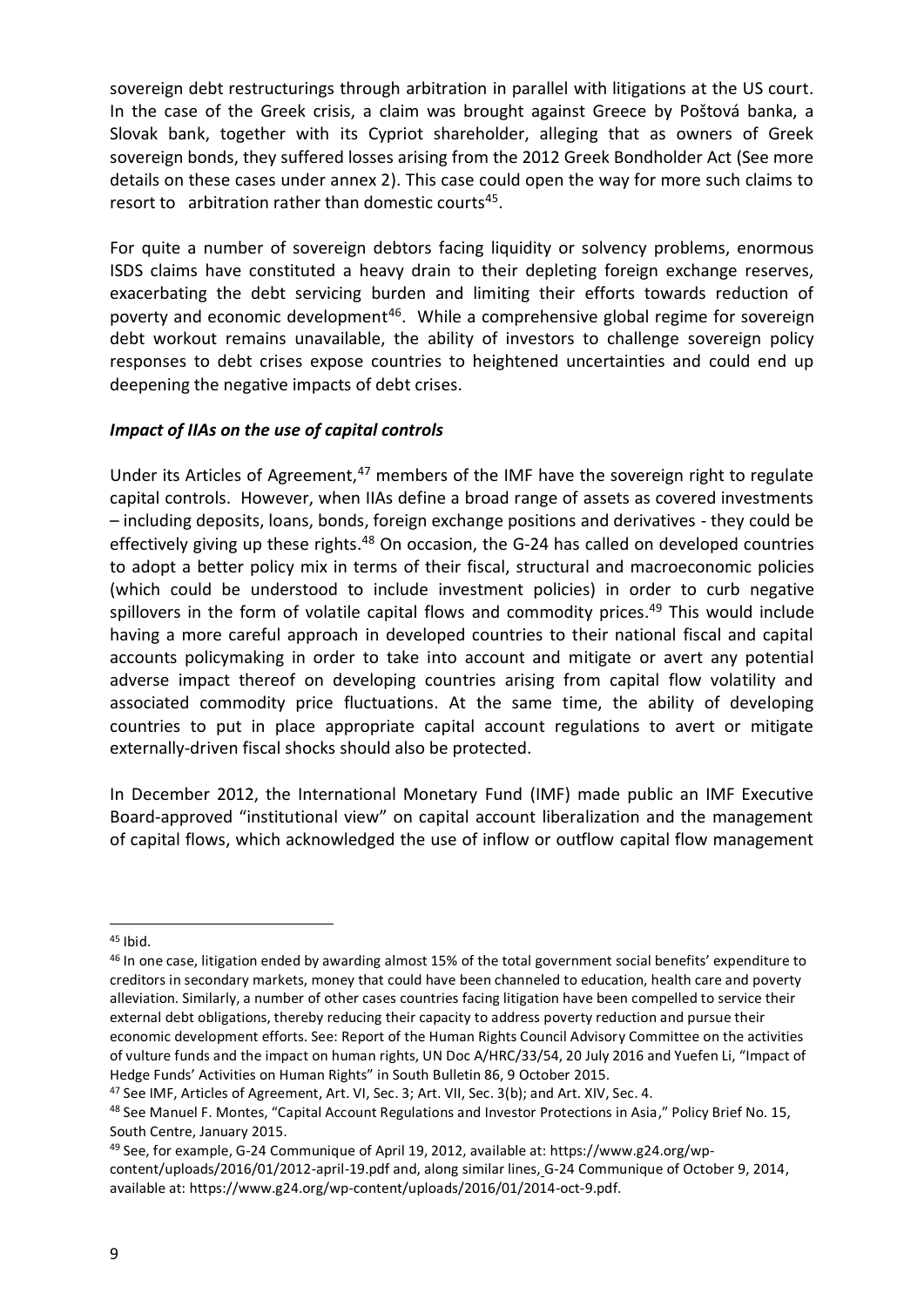<span id="page-9-0"></span>measures as an appropriate policy response in certain circumstances. <sup>50</sup> That said, the IMF recognized that such measures could still violate a member's obligations under other international trade and investment agreements if those agreements do not have temporary safeguard provisions compatible with the Fund's approach.<sup>51</sup>

Indeed, IIAs often stipulate that State Parties "shall permit all transfers relating to a covered investment to be made freely and without delay into and out of its territory," <sup>52</sup> which in effect restrict the policy tools available to governments to respond to financial crises. Generally, a number of policy tools should be available to states in order to prevent or respond to financial crises, including macro-prudential policies and capital control measures. <sup>53</sup> The effectiveness of such measures will require their calibration to country characteristics and circumstances. <sup>54</sup> In the case of countries facing BOP pressures due to capital flows, capital control measures could take various forms, ranging from foreign exchange measures to controls on capital transactions. <sup>55</sup> Such measures could provide certain stability in exchange rates and the availability of finance, at reasonable rates of interest, supports domestic investments in order to engender long term economic diversification. <sup>56</sup> Nonetheless, investors have challenged such capital control measures taken by states using the ISDS mechanism (see example of ISDS cases in annex 2).

The IMF has expressed its reservations about the prohibition on the use of capital control measures introduced in a number of IIAs. <sup>57</sup> The prohibitions under IIAs could expose IMF Members to challenge by investors through international arbitration, which could effectively limit the IMF Members´ right to impose capital controls. In such contexts, adherence by an IMF member to the provisions of the IIA on capital transfers could create the risk of being rendered ineligible to use the Fund's resources as it would be unable to comply with the IMF Articles. 58

<sup>50</sup> International Monetary Fund, "The Liberalization and Management of Capital Flows: An Institutional View," Washington, IMF (November 14, 2012), available at:

[http://www.imf.org/external/np/pp/eng/2012/111412.pdf.](http://www.imf.org/external/np/pp/eng/2012/111412.pdf)

<sup>51</sup> Kevin Gallagher (2012), "IMF May Be on Collision Course with Trade Policy", Global Development and Environment Institute (Tufts University), First published by the Triple Crisis Blog December 14, 2012; referencing the International Monetary Fund, "The Liberalization and Management of Capital Flows: An Institutional View", Washington, IMF. The IMF noted that: "…these agreements in many cases do not provide appropriate safeguards or proper sequencing of liberalization, and could thus benefit from reform to include these protections".

<sup>52</sup> See, for instance: Article 7.1 of the 2012 US Model Bilateral Investment Treaty.

<sup>53</sup> See: Stijn Claessens and Laura Kodres, "The Regulatory Responses to the Global Financial Crisis: Some Uncomfortable Questions", IMF Working Paper WP 14/46, March 2014, p. 15 – 27.  $54$  Ibid.

<sup>55</sup> IMF, Annual Report on Exchange Arrangements and Exchange Restrictions, 2016.

<sup>56</sup> Manuel Montes, Capital Account Regulations and Investor Protections in Asia, South Centre Policy Brief No. 15, January 2013.

<sup>57</sup> See: Siegel, Deborah E. (2003-2004) "Using Free Trade Agreements to Control Capital Account Restrictions: Summary of Remarks on the Relationship to the Mandate of the IMF." ILSA Journal of International & Comparative Law, vol 10, pp. 297-304.

<sup>58</sup> Manuel Montes, Capital Account Regulations and Investor Protections in Asia, South Centre Policy Brief No. 15, January 2013.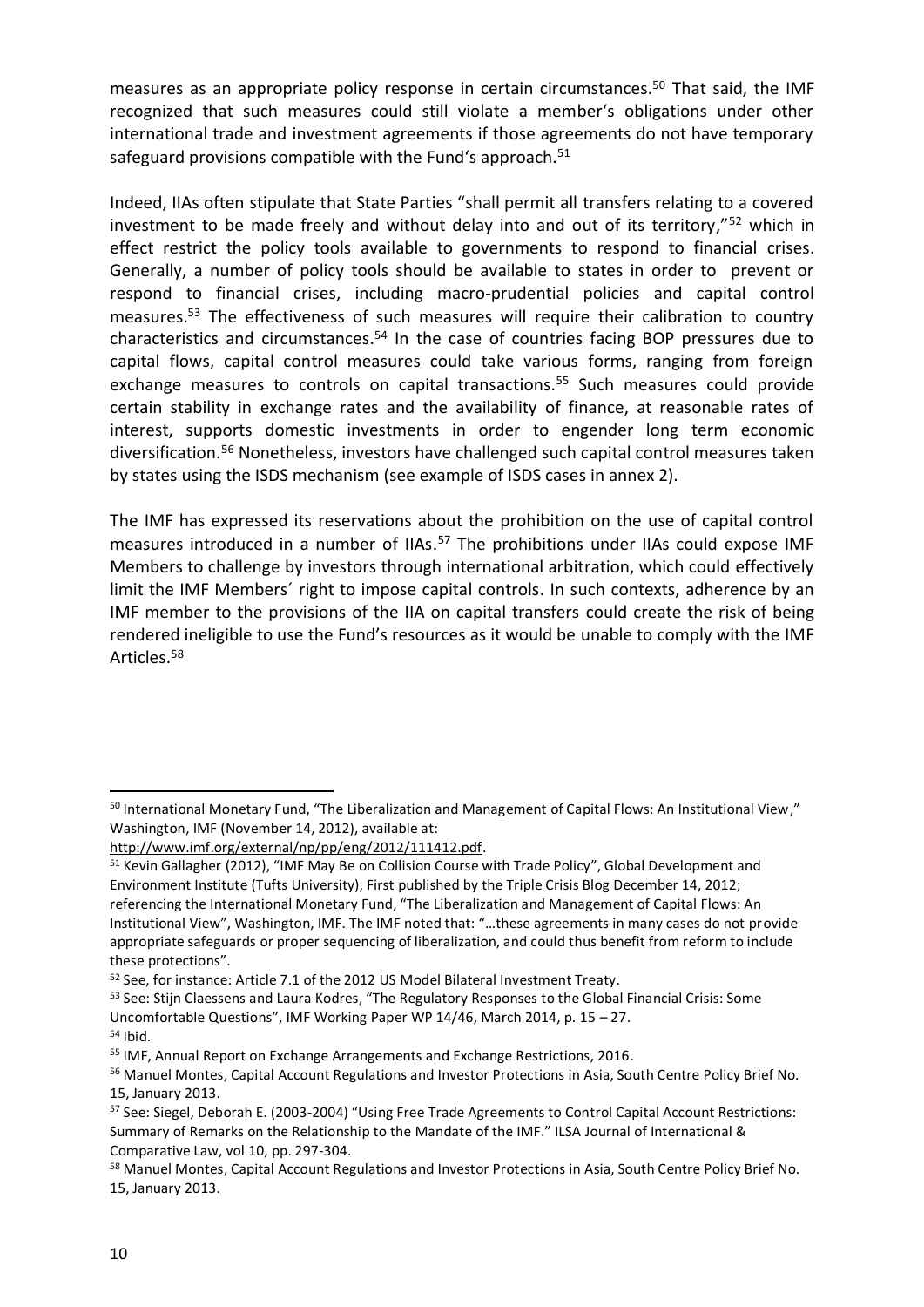# *IIAs and enforcement of intellectual property rights*

The interaction between intellectual property protection and the protections offered by IIAs could provide room for challenging national decisions relating to the eligibility for or the scope of protections under intellectual property rights (IPRs).<sup>59</sup> This is the case even when national action is in line with negotiated international treaties, such as the WTO Agreement on Trade-related Aspects of Intellectual Property Rights (TRIPS).

For example, in the case of Eli Lilly versus Canada, $60$  the company alleged that the interpretation by Canadian courts, including the Supreme Court of Canada, of Canada's Patent Act violated Canada's obligations under the North American Free Trade Agreement (NAFTA) investment chapter.<sup>61</sup> The investor challenged matters that the TRIPS Agreement had left to the discretion of WTO Members (See more details on this case under annex 2). Indeed, deciding on which grounds a patent can be invalidated and how the patentability requirements are applied are among the important flexibilities allowed by that Agreement.<sup>62</sup>

Accordingly, IIAs have enabled private entities to challenge matters heavily negotiated by States under finely calibrated international agreements, such as TRIPs, thus undermining the implementation of such agreements and their built-in flexibilities.

## <span id="page-10-0"></span>*IIAs and private-public partnerships*

Many developing countries have encouraged the participation of the private sector as an additional source of capital necessary to address the large and growing infrastructure needs and financing requirements in developing countries<sup>63</sup>. Public-private partnerships (PPPs) are contractual arrangements that are covered under IIAs' definition of protected investments when involving a foreign investor. Recent evidence on the trends of PPPs in infrastructure shows that foreign investors have accounted for a large amount of investments in the provision of public infrastructure worldwide<sup>64</sup>.

States have faced multiple ISDS cases in relation to contracts with private entities, including cases related to construction of an airport terminal,<sup>65</sup> toll roads,<sup>66</sup> construction of a power

<sup>&</sup>lt;sup>59</sup> See: Carlos Correa and Jorge Vinuales (2016), "Intellectual Property Rights as Protected Investments: How Open are the Gates?", page 2, J Int Economic Law (2016) 19 (1): 91-120, available at:

[https://academic.oup.com/jiel/article/19/1/91/2357950/Intellectual-Property-Rights-as-Protected.](https://academic.oup.com/jiel/article/19/1/91/2357950/Intellectual-Property-Rights-as-Protected)  $60$  Eli Lilly and Company v. The Government of Canada, UNCITRAL, ICSID Case No. UNCT/14/2 - See more at: [http://www.italaw.com/cases/1625#sthash.jJQ1uGrN.dpuf.](http://www.italaw.com/cases/1625#sthash.jJQ1uGrN.dpuf)

<sup>61</sup> See: [http://www.international.gc.ca/trade-agreements-accords-commerciaux/topics-domaines/disp](http://www.international.gc.ca/trade-agreements-accords-commerciaux/topics-domaines/disp-diff/eli.aspx?lang=eng)[diff/eli.aspx?lang=eng.](http://www.international.gc.ca/trade-agreements-accords-commerciaux/topics-domaines/disp-diff/eli.aspx?lang=eng)

<sup>62</sup> Carlos Correa (2015), "Modelling patent law through investment agreements"**,** in Investment Treaties. Views and experiences from developing countries, South Centre, Geneva.

<sup>&</sup>lt;sup>63</sup> For example see G24 communique (October 2016).

<sup>&</sup>lt;sup>64</sup> Source: Anthony T. Odoemena and Masahide Horita, "International Investment Treaties and Host Government Opportunism in Public- Private Partnership: A Critical Appraisal." International Journal of Law and Social Sciences (JLSS) Vol.1 No.1, Jan 2012. See also: UNCTAD, "World Investment Report: Transnational Corporations and the Infrastructure Challenge." United Nations, New York and Geneva, 2008.

<sup>65</sup> ADC Affiliate Limited and ADC & ADMC Management Limited v The Republic of Hungary, ICSID Case No. ARB/03/16.

<sup>66</sup> Walter Bau v. Thailand, UNCITRAL case.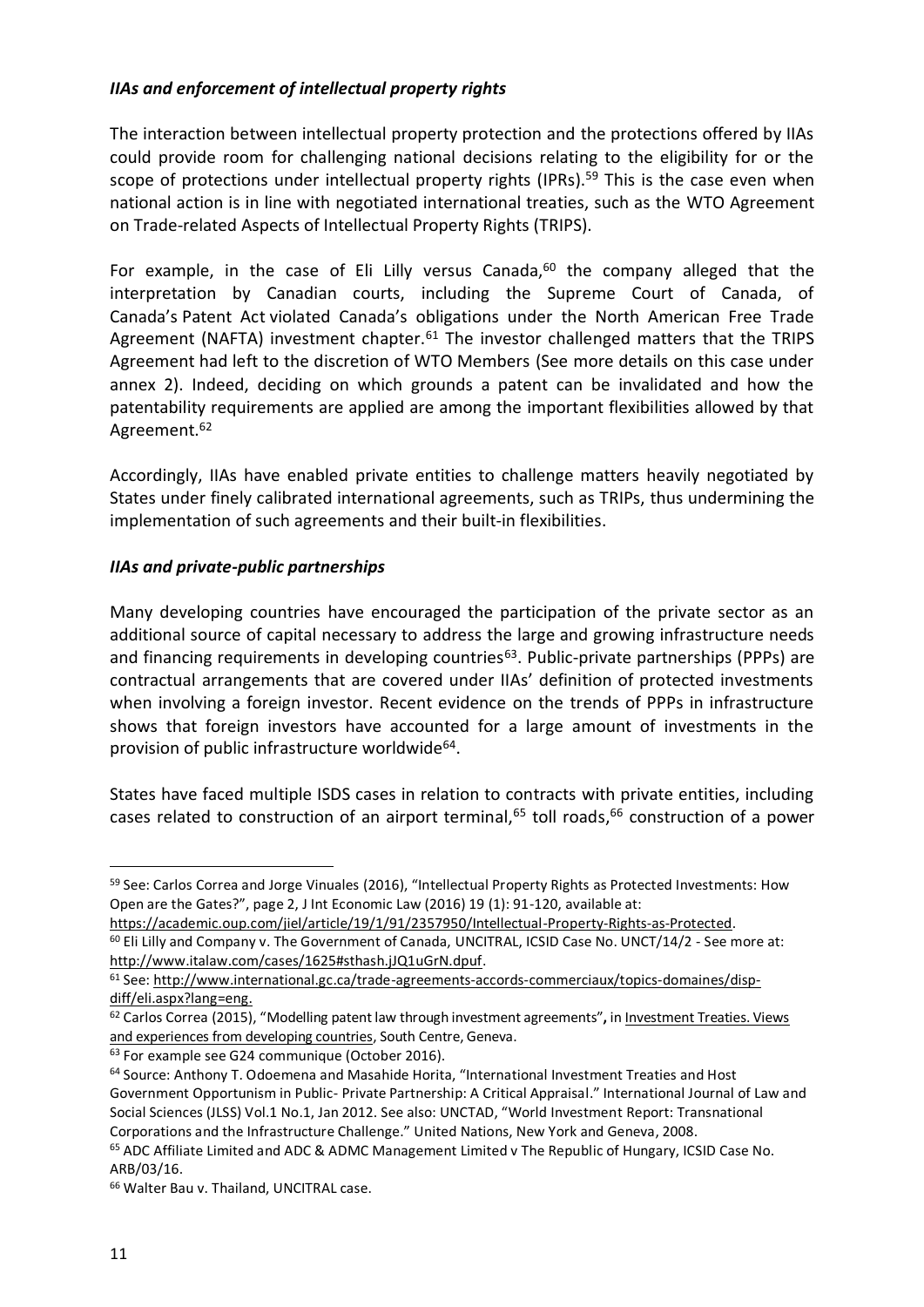plant and selling electricity;<sup>67</sup> construction of a gas pipeline and a dike;<sup>68</sup> development of hotels and buying gas<sup>69</sup> (See more details of selected cases in annex 2). Expanding PPPs in a context where IIAs offer unbalanced protections to private entities could potentially expand the liability of states under the ISDS mechanism.

# <span id="page-11-0"></span>*Implications of IIAs on climate action and policies targeting investment in clean technologies*

Changing patterns of sustainable production and consumption, moving towards implementing climate action plans, and providing finance for this transformation is central to sustainable development. However, government interventions to promote investment in renewable energy and related production schemes could be restricted through IIAs. Indeed, if renewable and non-renewable investments are considered to be in "like circumstances," this may allow challenges against special incentives given by a host state to investors in renewable energy only.<sup>70</sup> IIAs require that parties to a treaty shall accord investments and investors from the other party, when in 'like' circumstances, treatment that is no less favourable than that accorded to investments by its own nationals.

The question of 'likeness' of investments is central to addressing the issue of national treatment. Some tribunals have taken an expansive approach to this question, thus finding investors that are involved in completely different sectors as investors in 'like circumstances.' Such an approach limits the ability of governments to differentiate between investors based on factors related to their activities and the overall cost and benefit associated with the investments, such as their environmental impact and their implications on industrialization and development (See annex 2 for case examples).

## <span id="page-11-1"></span>**III. Conclusion**

As examined above, IIAs pose significant challenges to major policy areas of concern to developing countries, including with respect to industrial policy, tax reform, the use of capital controls, intellectual property rights, public-private partnerships, and climate change action in relation to investment in clean technologies.

In a context where a lot of attention by the international community is focused on financing the Sustainable Development Goals (SDGs), it is crucial that developing countries review their approach to investment law and policy in order to enable an approach that supports, and does not hinder, their development efforts. One of the main questions facing developing countries today pertain to the nature of the reforms in IIAs that will help reshape IIA policies and commitments into one that is conducive and supportive of the achievement of development goals. For those countries, the reforms should help establish conditions where FDI could provide a stable source of support to industrialization and development, including

<sup>67</sup> Nykomb v. Latvia, Stockholm Chambers of Commerce.

<sup>68</sup> Saipem v. Bangladesh, ICSID Case No. ARB/05/07.

<sup>&</sup>lt;sup>69</sup> Wena Hotels Ltd v Arab Republic of Egypt, ICSID Case No. ARB/98/4; Petrobart Limited v The Kyrgyz Republic, SCC Case No. 126/2003.

<sup>70</sup> Bradford S. Gentry and Jennifer J. Ronk, "International Investment Agreements and Investments in Renewable Energy", page 67, available online at: [http://www.waipa.org/wp-](http://www.waipa.org/wp-content/uploads/2016/07/Ronk_International-Investment-Agreements-and-Investments-in-Renewable-Energy.pdf)

[content/uploads/2016/07/Ronk\\_International-Investment-Agreements-and-Investments-in-Renewable-](http://www.waipa.org/wp-content/uploads/2016/07/Ronk_International-Investment-Agreements-and-Investments-in-Renewable-Energy.pdf)[Energy.pdf.](http://www.waipa.org/wp-content/uploads/2016/07/Ronk_International-Investment-Agreements-and-Investments-in-Renewable-Energy.pdf)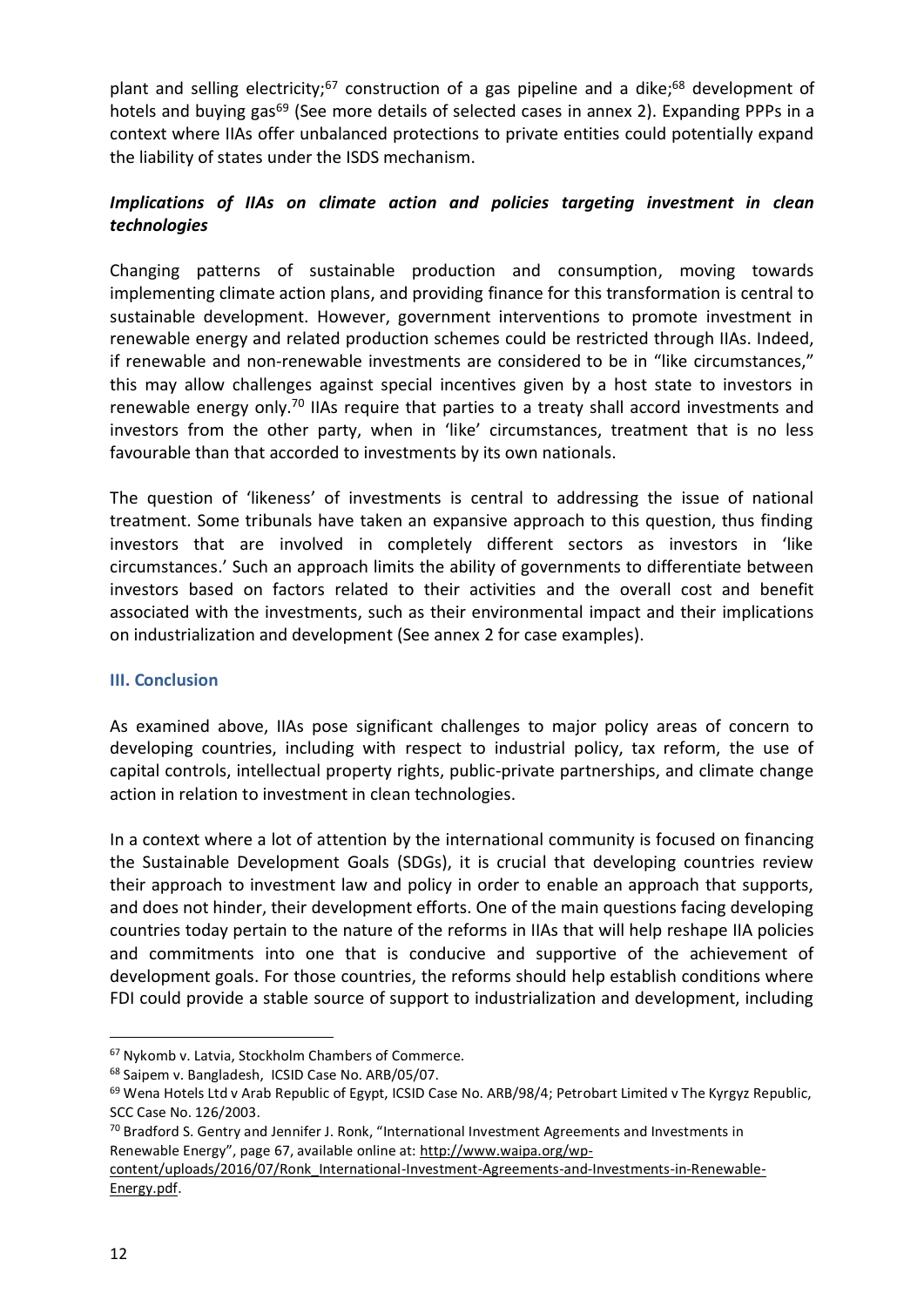through supplementing domestic resources, enhancing productive capacities, and supporting technological progress and industrial upgrading, including environmental transformations.

While investment policy can be an important component in developing countries' overall development and industrial policy framework, the use of such policy (including the entry into IIAs) must be strategic, integrated and coherent with such framework. This should be done with a view towards ensuring that any adverse policy impact on various policy areas that are generally important for developing countries in relation to the achievement of their development objectives can be averted or minimized. It is important to achieve a nationallyappropriate balance between the use of IIAs as an investment promotion and protection tool and the preservation of national policy regulatory space with respect to investments.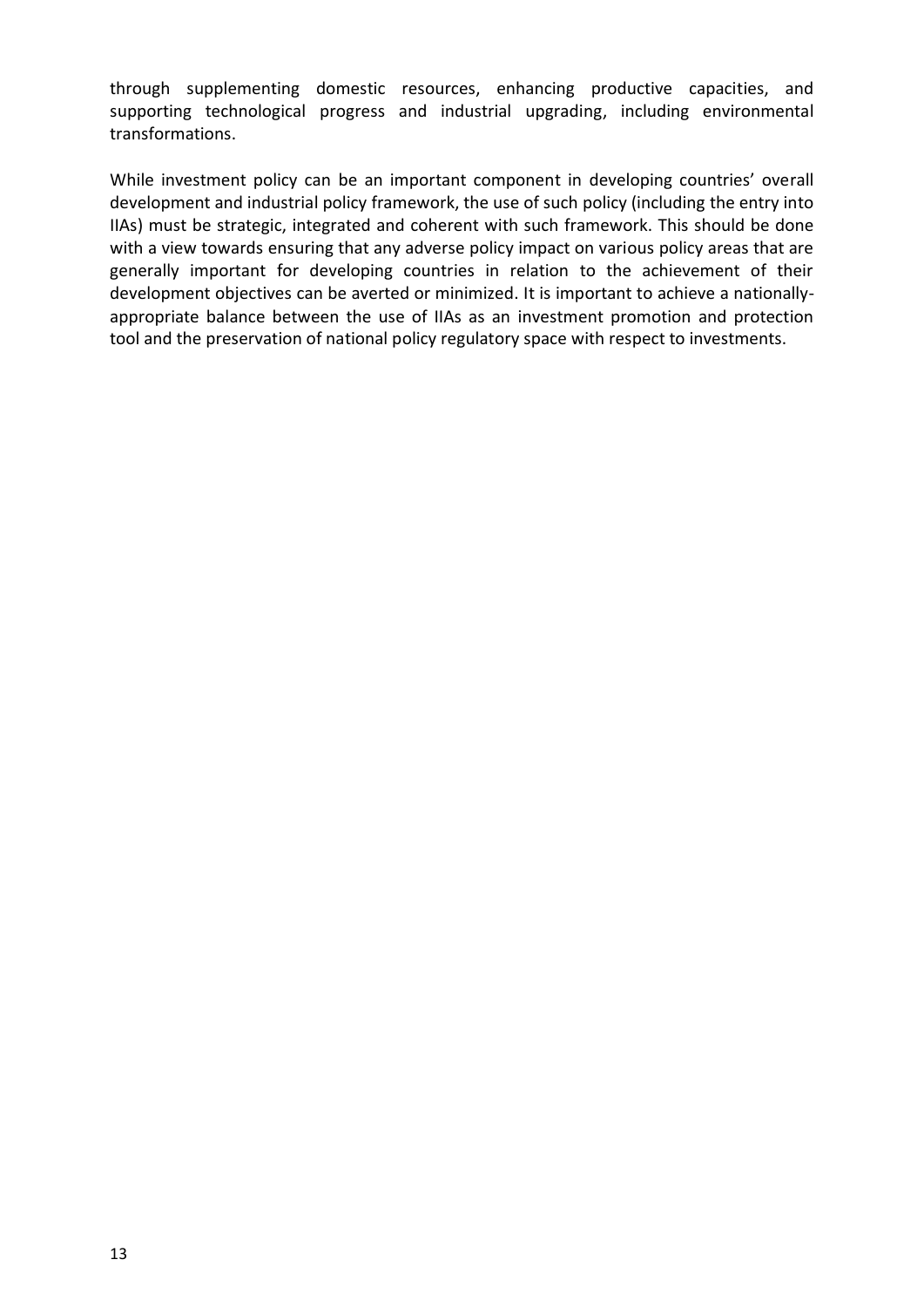#### **Annex 1: Typical Provisions in International Investment Agreements**

- <span id="page-13-0"></span>• **Broad definition of protected investor and investments:** these definitions generally extend beyond FDI to covering "any kind of asset", including intangibles (mortgages, intellectual property rights, shares, stocks and similar forms of participation in companies, expectations of future gains and profits).
- **National treatment:** parties are required to accord investments by investors from the other party treatment that is no less favourable than that accorded to investments by its own nationals. For example, this standard precludes the contracting state from imposing more onerous tax or other obligations on the foreign investors than that accorded to the investors of their own nationals.
- **Most-Favored Nation treatment:** parties are required to accord investments by investors from the other party treatment that is no less favourable than that accorded to investors of other countries. Some analysts are of the opinion that investors can even invoke the MFN clause in order to obtain longer protections through more favourable survival clauses after a treaty denunciation, or to obtain the right to claim less onerous procedures to use ISDS.
- **Fair and equitable treatment:** this principle has been construed broadly by investment tribunals to include a right to a "stable and predictable" business and regulatory environment, allowing investors to seek compensation for changes in tax and regulatory standards. It has been interpreted to cover loss of future expected profits. This standard of protection has been the most frequently used as a basis for ISDS claims.
- **Indirect expropriation**: IIAs allow expropriation but under strict conditions of compensation, requiring that expropriation be for public purpose, nondiscriminatory- thus not targeted at a specific company or nationality- and in accordance with due process of law. Investment agreements have expanded the coverage of the rules to include direct and indirect expropriation, or what is referred to as 'expropriation and measures tantamount to expropriation.' Under the expansive approach to interpreting 'indirect expropriation', any regulatory measure such as those dealing with production processes, technological addition, or ban on harmful materials - could be judged as indirect expropriation.
- **Repatriation of profits or free transfer of capital: IIAs** often require that all funds of foreign investors covered by the protections of a treaty be freely transferable without unreasonable delay on a non-discriminatory basis, at the prevailing market exchange rate on the date of the transfer, and to be fully convertible to the currency in which the investment is made or in any convertible currency. This would include flows of capital in and out of the country.
- **Performance requirement prohibitions:** under this type of clauses, states give up their right to impose performance requirements on foreign investors, such as exporting certain percentage of the production, minimum local content or entering joint ventures with local companies, employing certain percentage of local workers, transfer of technology, or contribution to research and development.
- **Survival clause**: this clause extends investors' rights and remedies under IIAs following their termination or denunciation. These types of provisions lock in States' consent to international arbitration after the termination of the BIT, for up to 20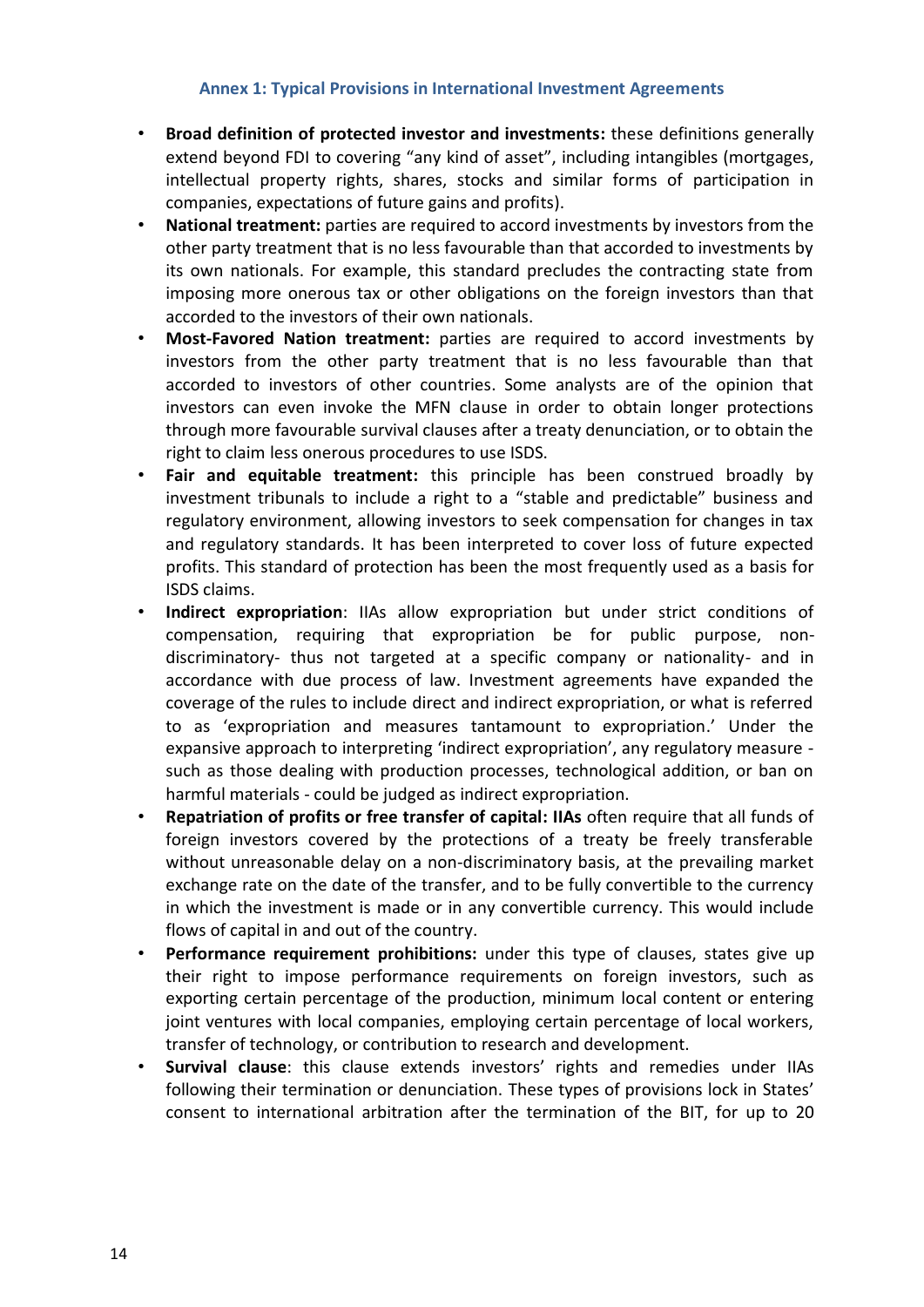years in some cases, <sup>71</sup> allowing established foreign investors to sue the host State during the post-termination period.

• **Pre-establishment rights:** Pre-establishment rights refer to the right of entry of investors of a Party into the territory of another Party. Including 'pre-establishment rights' in an IAA extends national treatment and most-favoured-nation treatment to the "establishment, acquisition and expansion" of investments. Accordingly, each Party allows investors of other Parties the right to establish an investment in their territory on terms no less favorable than those that apply to domestic investors (national treatment) or investors from third countries (most-favored-nation treatment).

 $\overline{a}$ 

<sup>71</sup> See: Elizabeth Tuerk, "Legal Basis and Effect of Denunciation Under International Investment Agreements", (May 2010), The Graduate Institute.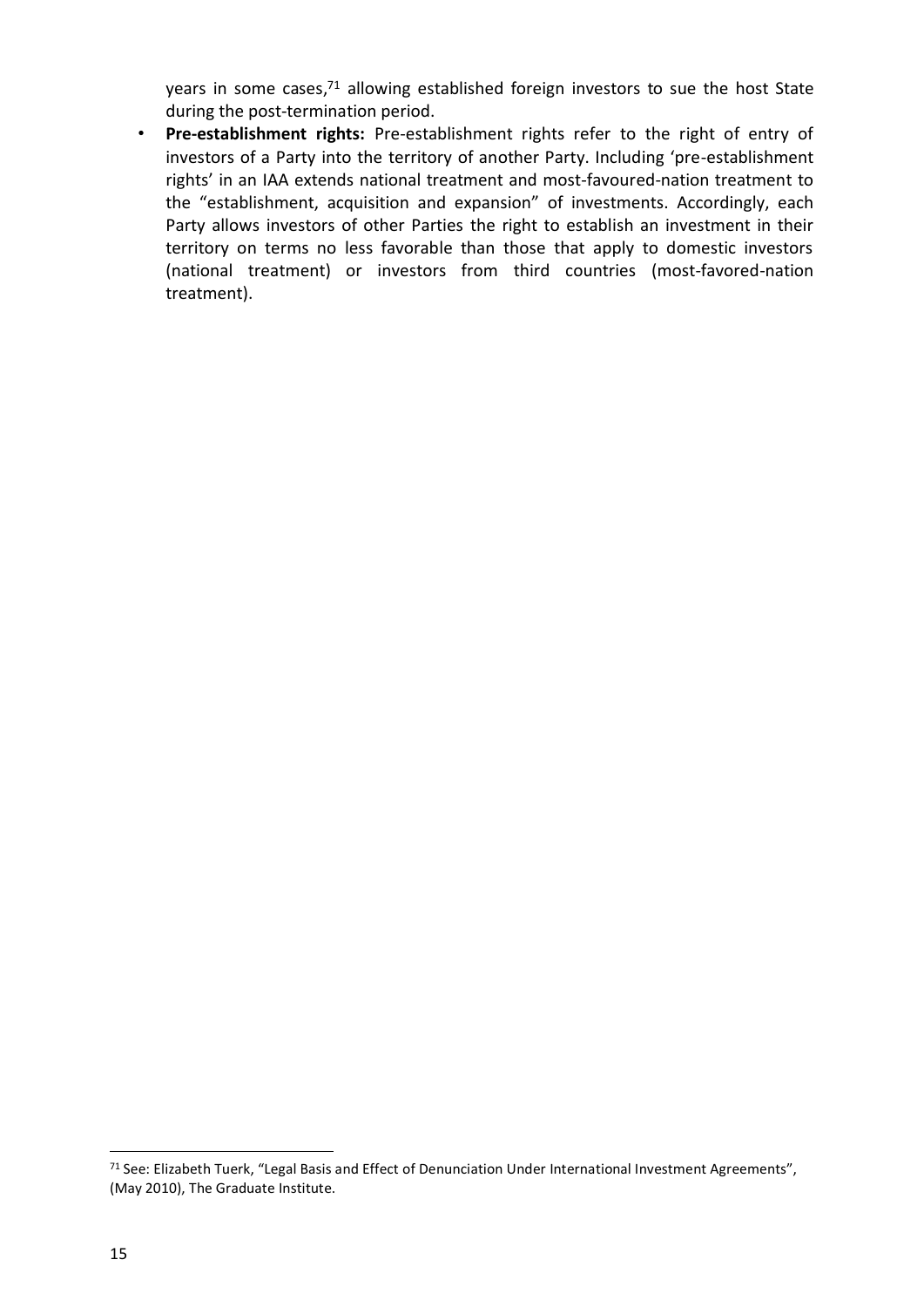#### <span id="page-15-0"></span>**i. Challenges to measures related to growth and industrialization**

#### **Nusa Tenggara Partnership B.V. and PT Newmont Nusa Tenggara v. Republic of Indonesia (ICSID Case No. ARB/14/15, 2014)**

The government of Indonesia adopted a new law in 2009 introducing new export restrictions on copper, including an export duty and a ban on the export of copper concentrate with the objective of boosting domestic employment and local economy. In July 2014, Newmont Mining Corporation filed a claim against Indonesia before ICSID, on the basis that introducing the mining law imposed new export conditions not included in the contract and breached the Indonesia-Netherlands Investment Treaty. In August 2014, the Secretary-General of ICSID took note of the discontinuance of the procedure as the parties signed a Memorandum of Understanding which gave the mining company special exemptions from the new mining law. 72

#### **ii. Challenges in the area of tax reform**

#### **Cairn Energy PLC v. India (UNCITRAL Rules, 2015)**

The British oil company Cairn Energy filed a dispute against India under the UK-India Investment Treaty. The case concerns an action taken in 2014 by the Indian Income Tax Department, whereby it ordered the payment of USD 1.6 billion by the Cairn India subsidiary as a capital gain tax derived from the transfer of Cairn assets to a new company in 2006.<sup>73</sup> The company claims that the retrospective collection of capital gain taxes from the period 2006-2007 and the restriction to sell its shareholding in Cairn India, breaches the fair and equitable treatment clause in the investment treaty,<sup>74</sup> and seeks a compensation of USD 5.6 billion due to loss of value of its shares in India. The case is still pending.

#### **Total E&P Uganda BV v Uganda (2015)**

In 2006, the government of Uganda embarked on reviewing its legal and institutional framework for the management of oil revenues and environmental aspects of production, which included a limitation on tax incentives. In 2015, Total E&P Uganda BV (Dutch), subsidiary of French company Total S.A., brought a claim against Uganda under the Netherlands – Uganda BIT before ICSID. The claim is based on the stamp duty imposed by the Uganda Revenue Authority on the acquisition of shares from London-listed Tullow Oil.<sup>75</sup> Total argues that it is entitled to a tax waiver by virtue of its contract with the government of Uganda.

 $72$  Hilde van de Pas and Riza Damanik, The Case of Newmont Mining vs Indonesia, Briefing, Transnational Institute, November 2014, available at: <https://www.tni.org/files/download/newmont-indonesia-case-4.pdf> accessed 5 November 2014.

<sup>&</sup>lt;sup>73</sup> See The Economic Times, Cairn moves international court for appointment of arbitrator (The Economic Times, 24 September 2015), available at

[http://economictimes.indiatimes.com/articleshow/49078354.cms?intenttarget=no&utm\\_source=contentofint](http://economictimes.indiatimes.com/articleshow/49078354.cms?intenttarget=no&utm_source=contentofinterest&utm_medium=text&utm_campaign=cppst) [erest&utm\\_medium=text&utm\\_campaign=cppst.](http://economictimes.indiatimes.com/articleshow/49078354.cms?intenttarget=no&utm_source=contentofinterest&utm_medium=text&utm_campaign=cppst)

<sup>74</sup> See Business Today, Cairn Energy seeks \$5.6 billion compensation from India (Business Today, 12 July 2016), available at [http://www.businesstoday.in/current/corporate/cairn-energy-seeks-5.6-billion-dollar](http://www.businesstoday.in/current/corporate/cairn-energy-seeks-5.6-billion-dollar-compensation-from-india/story/234871.html)[compensation-from-india/story/234871.html.](http://www.businesstoday.in/current/corporate/cairn-energy-seeks-5.6-billion-dollar-compensation-from-india/story/234871.html)

<sup>75</sup> Source: Reuters Africa, "Uganda: Total seeks arbitration over Uganda tax dispute" (March 22, 2015) by Elias Biryabarema, available at:<http://af.reuters.com/article/investingNews/idAFKBN0MR0SI20150331?sp=true>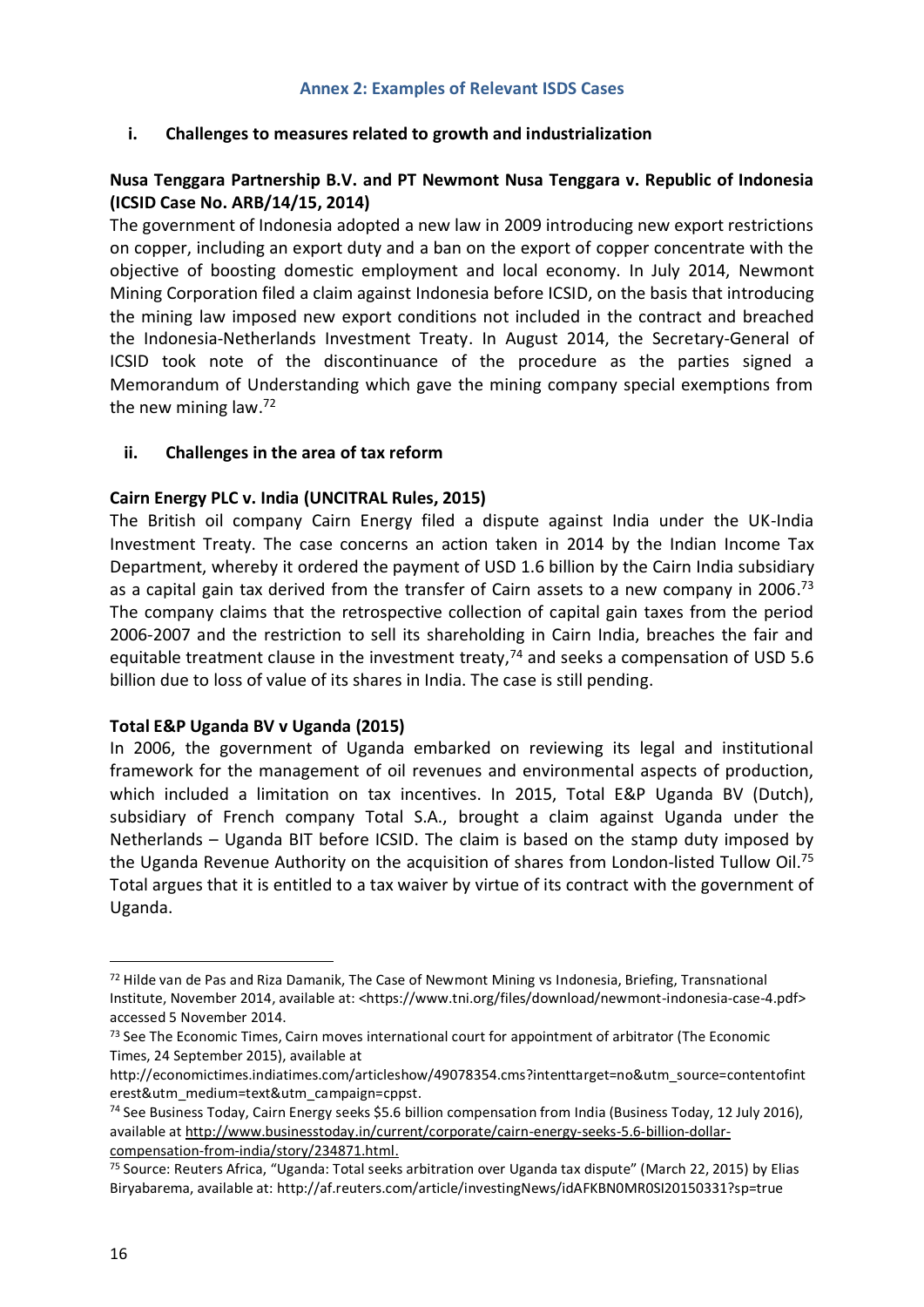#### **iii. Challenges in regard to handling debt crises**

# **Abaclat and others v. Argentine (ICSID Case No. ARB/07/5, 2006)**

The case was brought in 2016 by tens of thousands of Italian bondholders, using the Italy-Argentina investment treaty. In 2001, Argentina defaulted on its sovereign debt. In 2005, the country launched a voluntary exchange offer to bondholders, consistent in exchanging bonds on revised terms. The claimants refused to participate in the exchange offered, and argued that the refusal to pay the sovereign bonds on their original terms was a breach of the BIT. <sup>76</sup> The arbitration tribunal concluded that sovereign debt instruments constituted a protected investment under the BIT, which gave rise to some commentators' view that the term "investment" was interpreted beyond the intention of States.<sup>77</sup>

## **Poštová banka, a.s. and Istrokapital SE v. Hellenic Republic (ICSID Case No. ARB/13/8)**

In 2015, a claim was brought against Greece by Poštová banka, a Slovak bank, together with its Cypriot shareholder, alleging that, as owners of Greek sovereign bonds, they suffered losses of EUR 275 million, arising from the 2012 Greek Bondholder Act. The ICSID tribunal dismissed for lack of jurisdiction the claims of Poštová Banka A.S. (a Slovak entity) and its shareholder Istrokapital S.E. (a Cypriot entity) against Greece.<sup>78</sup> The tribunal found that the definition of investment in the BIT at hand contained "less encompassing language" than that in the Argentina-Italy BIT in the cases Abaclat v. Argentina and Ambiente Ufficio v. Argentina. It stressed that the reference to bonds in the Greece-Slovakia BIT was limited to "debentures of a company."<sup>79</sup>

#### **iv. Cases challenging financial measures and capital controls**

## **El Paso Energy International Company v. Argentine (ICSID Case No. ARB/03/15, 2003)**

El Paso Energy is a company incorporated in the United States. In 2003, it initiated procedures against Argentina based on the United States – Argentina investment treaty. According to the claimant, certain economic measures taken by the Argentinian government to cope with the 2001 economic crisis, in particular restrictions on transfers, rescheduling of cash deposits and *pesification* of US dollar deposits, were in violation of the BIT provisions on expropriation, 'fair and equitable treatment' and 'full protection and security,'80 and therefore affected El Paso's investments. The arbitration tribunal considered that a tax on

[http://unctad.org/en/PublicationsLibrary/webdiaepcb2014d3\\_en.pdf.](http://unctad.org/en/PublicationsLibrary/webdiaepcb2014d3_en.pdf)

<sup>76</sup> See Allen & Overy, Abaclat and Others v The Argentine Republic, available at

[http://www.allenovery.com/publications/en-gb/Pages/Abaclat-and-Others-v-The-Argentine-Republic-](http://www.allenovery.com/publications/en-gb/Pages/Abaclat-and-Others-v-The-Argentine-Republic-(Formerly-Giovanna-A-Beccara-and-Others-v-The-Argentine-Republic).aspx) [\(Formerly-Giovanna-A-Beccara-and-Others-v-The-Argentine-Republic\).aspx](http://www.allenovery.com/publications/en-gb/Pages/Abaclat-and-Others-v-The-Argentine-Republic-(Formerly-Giovanna-A-Beccara-and-Others-v-The-Argentine-Republic).aspx)

<sup>77</sup> See Nathalie Bernasconi-Osterwalder and Vyoma Jha, Recent Develpoments in International Investment Disputes: Investment treaty cases from September 2010 to October 2011 (IISD, October 2011), available at [https://www.iisd.org/sites/default/files/publications/investment\\_treaty\\_cases\\_2010\\_2011.pdf](https://www.iisd.org/sites/default/files/publications/investment_treaty_cases_2010_2011.pdf)

<sup>78</sup> See: Poštová banka, a.s. and Istrokapital SE v. Hellenic Republic (ICSID Case No. ARB/13/8), Award, 9 April 2015.

<sup>79</sup> See UNCTAD, Investor-State Dispute Settlement: Review of Developments in 2015 (IIA Issues Note No. 2, June 2015), available at: [http://investmentpolicyhub.unctad.org/Upload/ISDS%20Issues%20Note%202016.pdf.](http://investmentpolicyhub.unctad.org/Upload/ISDS%20Issues%20Note%202016.pdf) See also Anna Mitsou, Greek Debt Restructuring and Investment Treaty Arbitration: Jurisdictional stumbling blocks for foreign investors (2016), available at: [https://www.eap.gr/images/stories/pdf/Greek-Debt-](https://www.eap.gr/images/stories/pdf/Greek-Debt-Restructuring-and-Investment-Treaty-Arbitration.pdf)[Restructuring-and-Investment-Treaty-Arbitration.pdf.](https://www.eap.gr/images/stories/pdf/Greek-Debt-Restructuring-and-Investment-Treaty-Arbitration.pdf) See also UNCTAD, Recent Develpoments in Investor-State Dispute Settlement (ISDS) (IIA Issues Note No. 1, April 2014), available at:

<sup>80</sup> El Paso Energy International Company v. The Argentine Republic, ICSID Case No. ARB/03/15, Award, 31 October 2011, in [http://www.italaw.com/sites/default/files/case-documents/ita0270.pdf.](http://www.italaw.com/sites/default/files/case-documents/ita0270.pdf)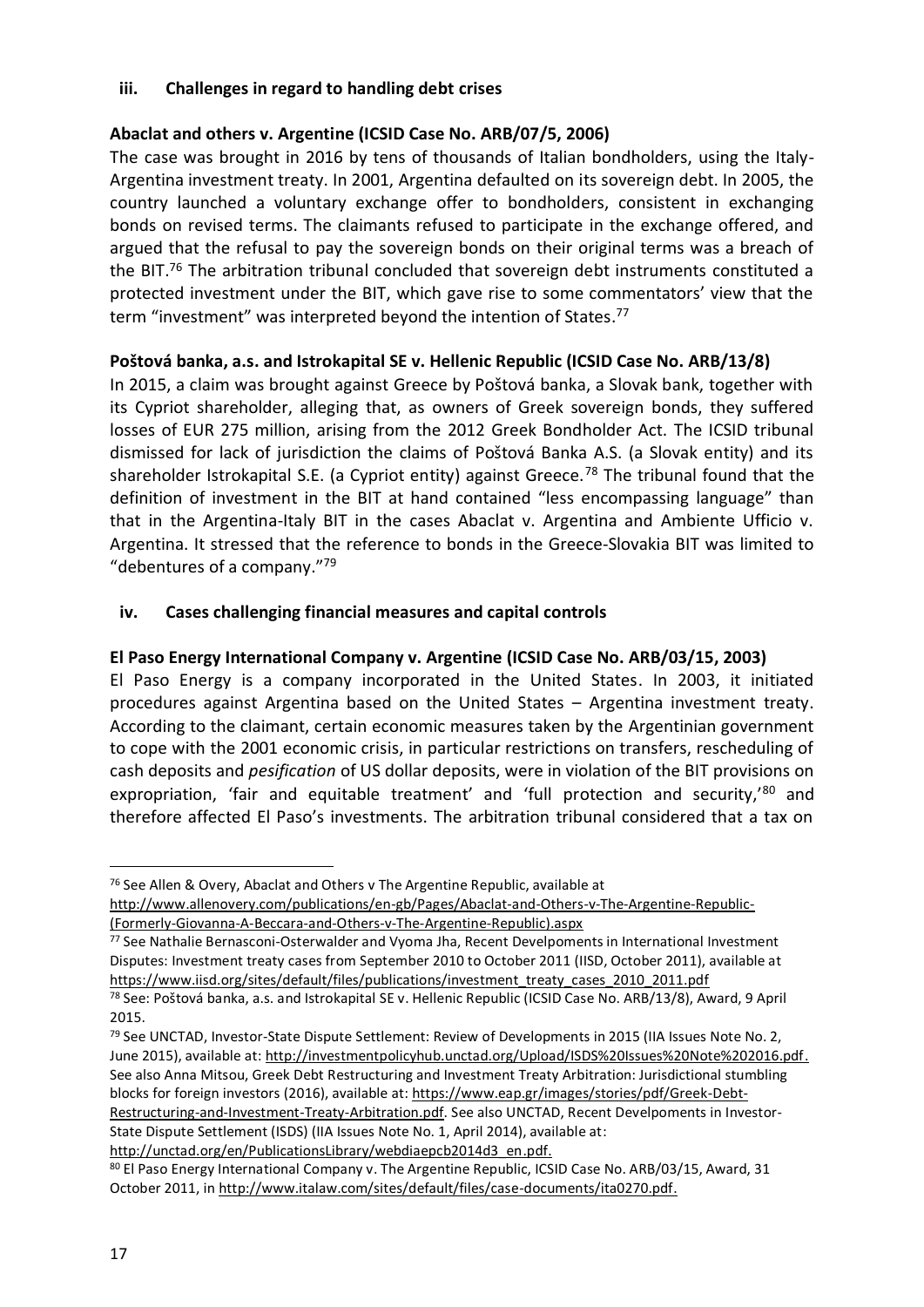outflows, as well as other capital control measures, constituted an infringement of the provision on free transfer of capital in the BIT.

# **Philippe Gruslin v. Malaysia (I) (ICSID Case No. ARB/94/1, 1994)**

A Belgian investor sued Malaysia under the Belgium and Luxembourg-Malaysia investment treaty after losing money on portfolio investments in the Kuala Lumpur Stock Exchange. He argued that the loss was caused by Malaysia's introduction of exchange controls in September 1998 in the context of the Asian financial Crisis. The arbitral tribunal did not resolve conclusively this aspect of the claim. Although the claimant was unsuccessful, the case demonstrates that general financial regulatory measures could be subject to challenge by foreign investors under IIAs.

# **v. Cases pertaining to intellectual property**

# **Eli Lilly and Company v. The Government of Canada (UNCITRAL, ICSID Case No. UNCT/14/2, 2013)**

Eli Lilly brought a claim against Canada on the basis of the investment chapter under NAFTA and UNCITRAL rules. In 2010, the Federal Canadian court invalidated a patent that Eli Lilly held. In accordance with generally accepted principles of international law, the courts of the country granting a patent have the exclusive jurisdiction to address issues of invalidation $81$ . Eli Lilly started procedures before an international arbitral whose decision would not be appealable before Canadian courts to award it compensation for alleged losses due to the invalidation of the patent. It is worth noting that the TRIPS agreement left wide room for Member countries to revoke a patent, including invalidating patents.

## **vi. Cases pertaining to public-private partnerships**

## **Walter Bau AG (in liquidation) v. The Kingdom of Thailand (UNCITRAL, 2009)**

Walter Bau AG, a German company, was a shareholder in the company which became the Concessionaire under a tollway concession granted by Thailand, as part of a joint venture. According to the contract, toll rates could only be increased with the approval of Thai authorities. The claimant alleged that the refusal by Thailand to approve toll hikes throughout the existence of the project amounted to expropriation and a violation of 'fair and equitable treatment' under the German-Thailand investment. The Tribunal rejected Walter Bau's claim of creeping expropriation but found that Thailand had breached the 'fair and equitable treatment' provision by violating the Walter Bau's legitimate expectations of a reasonable return on their investment through the tolls received.

## **Occidental Exploration v. Ecuador, (LCIA Case No. UN 3467, 2004)**

Occidental Exploration is a United States based oil company which entered into a participation contract with the Ecuadorian State-owned oil corporation to undertake exploration and exploitation activities in Ecuador. In 2001, the Ecuadorian Tax Authority stopped all further reimbursement applications of VAT by Occidental and other companies in the oil sector, given their understanding that such reimbursement was already accounted for in the percentage of participation by the investor established in the contract. The claimant

<sup>81</sup> See: Carlos Correa (May 2013), "Investment Agreements: A New Threat to the TRIPs Flexibilities?" (South Bulletin No. 72, 13 May 2013), available at [https://www.southcentre.int/question/investment-agreements-a](https://www.southcentre.int/question/investment-agreements-a-new-threat-to-the-trips-flexibilities/)[new-threat-to-the-trips-flexibilities/.](https://www.southcentre.int/question/investment-agreements-a-new-threat-to-the-trips-flexibilities/)